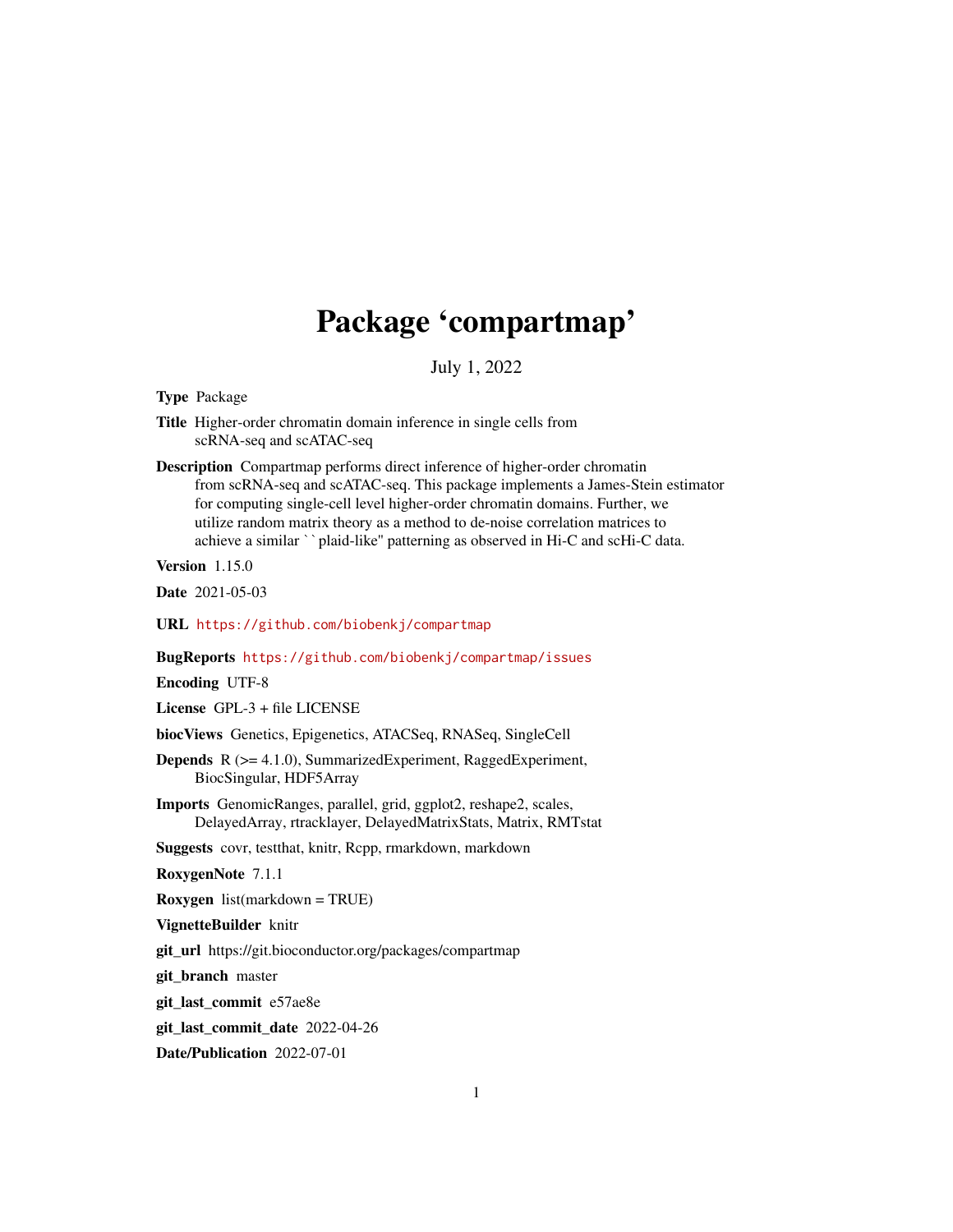Author Benjamin Johnson [aut, cre], Tim Triche [aut], Hui Shen [aut], Kasper Hansen [aut], Jean-Philippe Fortin [aut]

Maintainer Benjamin Johnson <br/>ben. johnson@vai.org>

# R topics documented:

|                                                                                                            | 3              |
|------------------------------------------------------------------------------------------------------------|----------------|
|                                                                                                            | 3              |
|                                                                                                            | $\overline{4}$ |
|                                                                                                            | $\overline{4}$ |
|                                                                                                            | 5              |
|                                                                                                            | 6              |
|                                                                                                            | 7              |
|                                                                                                            | $\overline{7}$ |
|                                                                                                            | 8              |
|                                                                                                            | $\mathbf Q$    |
| 10                                                                                                         |                |
| 10                                                                                                         |                |
| 11                                                                                                         |                |
| $fixComparments \ldots \ldots \ldots \ldots \ldots \ldots \ldots \ldots \ldots \ldots \ldots \ldots$<br>12 |                |
| 12                                                                                                         |                |
| $\overline{13}$                                                                                            |                |
| $\overline{14}$                                                                                            |                |
| -14                                                                                                        |                |
| 16                                                                                                         |                |
| -17                                                                                                        |                |
| $-18$                                                                                                      |                |
| -19                                                                                                        |                |
| 20                                                                                                         |                |
| 21                                                                                                         |                |
|                                                                                                            |                |
|                                                                                                            |                |
|                                                                                                            |                |
|                                                                                                            |                |
|                                                                                                            |                |
|                                                                                                            |                |
|                                                                                                            |                |
|                                                                                                            |                |
|                                                                                                            |                |
|                                                                                                            |                |
|                                                                                                            |                |
|                                                                                                            |                |
|                                                                                                            |                |
|                                                                                                            |                |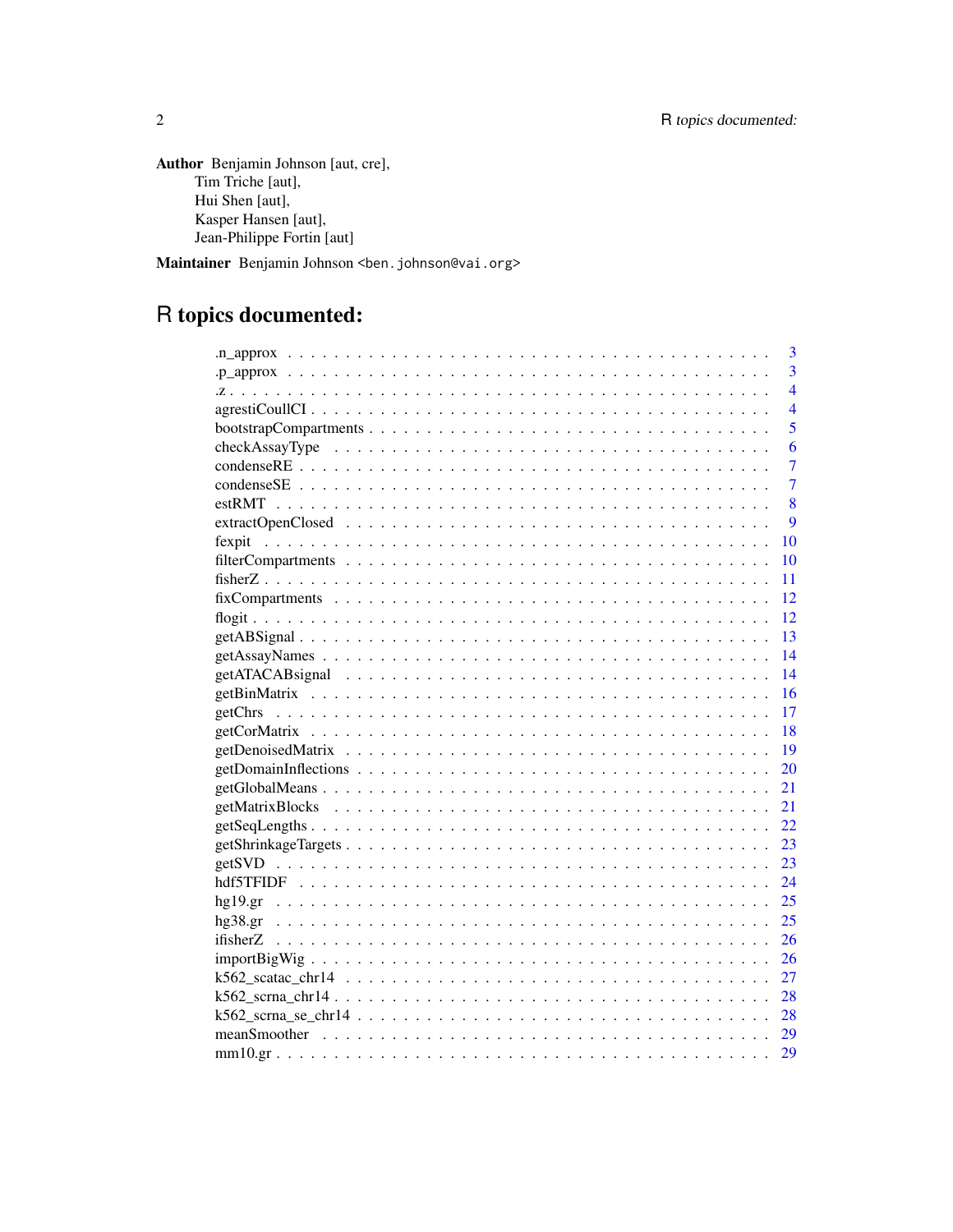#### <span id="page-2-0"></span>.n\_approx 3

#### $\blacksquare$

.n\_approx *n\_tilde in AC*

### Description

n\_tilde in AC

### Usage

.n\_approx(n1, n0, q)

### Arguments

| n1 | number of successes/ones                                            |
|----|---------------------------------------------------------------------|
| n0 | number of failures/zeroes                                           |
|    | quantile for eventual CI (e.g. $0.95$ for a 95 percent binomial CI) |

### Value

the effective sample size for smoothed CIs

| .p_approx | $p$ _tilde in AC |  |  |
|-----------|------------------|--|--|
|-----------|------------------|--|--|

## Description

p\_tilde in AC

### Usage

.p\_approx(n1, n0, q)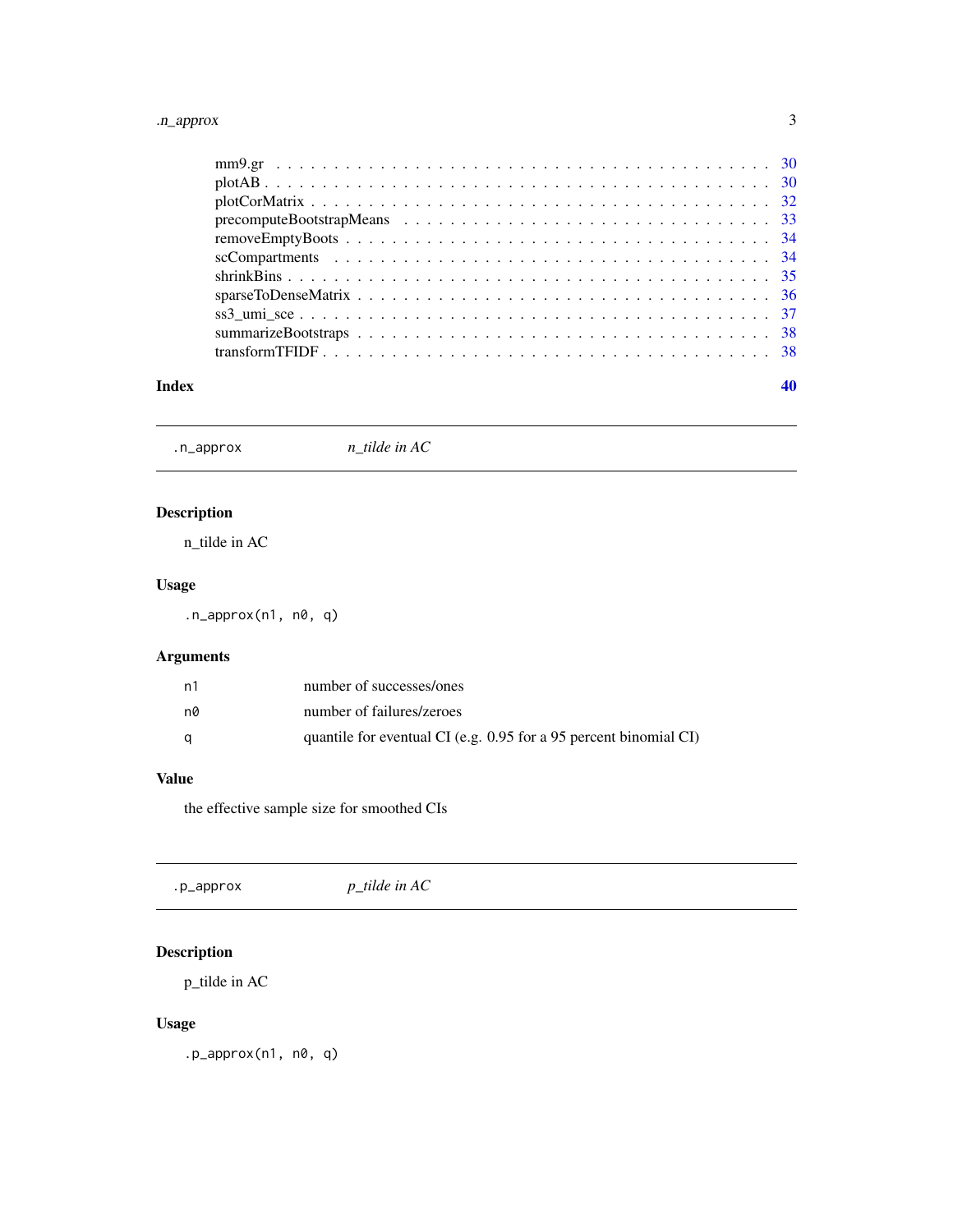### <span id="page-3-0"></span>Arguments

| - n1 | number of successes/ones                                            |
|------|---------------------------------------------------------------------|
| n0   | number of failures/zeroes                                           |
| a    | quantile for eventual CI (e.g. $0.95$ for a 95 percent binomial CI) |

### Value

the approximate success probability for a smoothed CIs

| Normal alpha/2 quantile |  |
|-------------------------|--|
|                         |  |

### Description

Normal alpha/2 quantile

### Usage

.z(q)

### Arguments

q the quantile at which to extract Z

### Value

Z

agrestiCoullCI *Agresti-Coull confidence interval for a binomial proportion*

### Description

Agresti-Coull confidence interval for a binomial proportion

### Usage

agrestiCoullCI(n1, n0, q)

### Arguments

| n1 | number of successes/ones                                          |
|----|-------------------------------------------------------------------|
| n0 | number of failures/zeroes                                         |
|    | quantile for eventual CI (e.g. 0.95 for a 95 percent binomial CI) |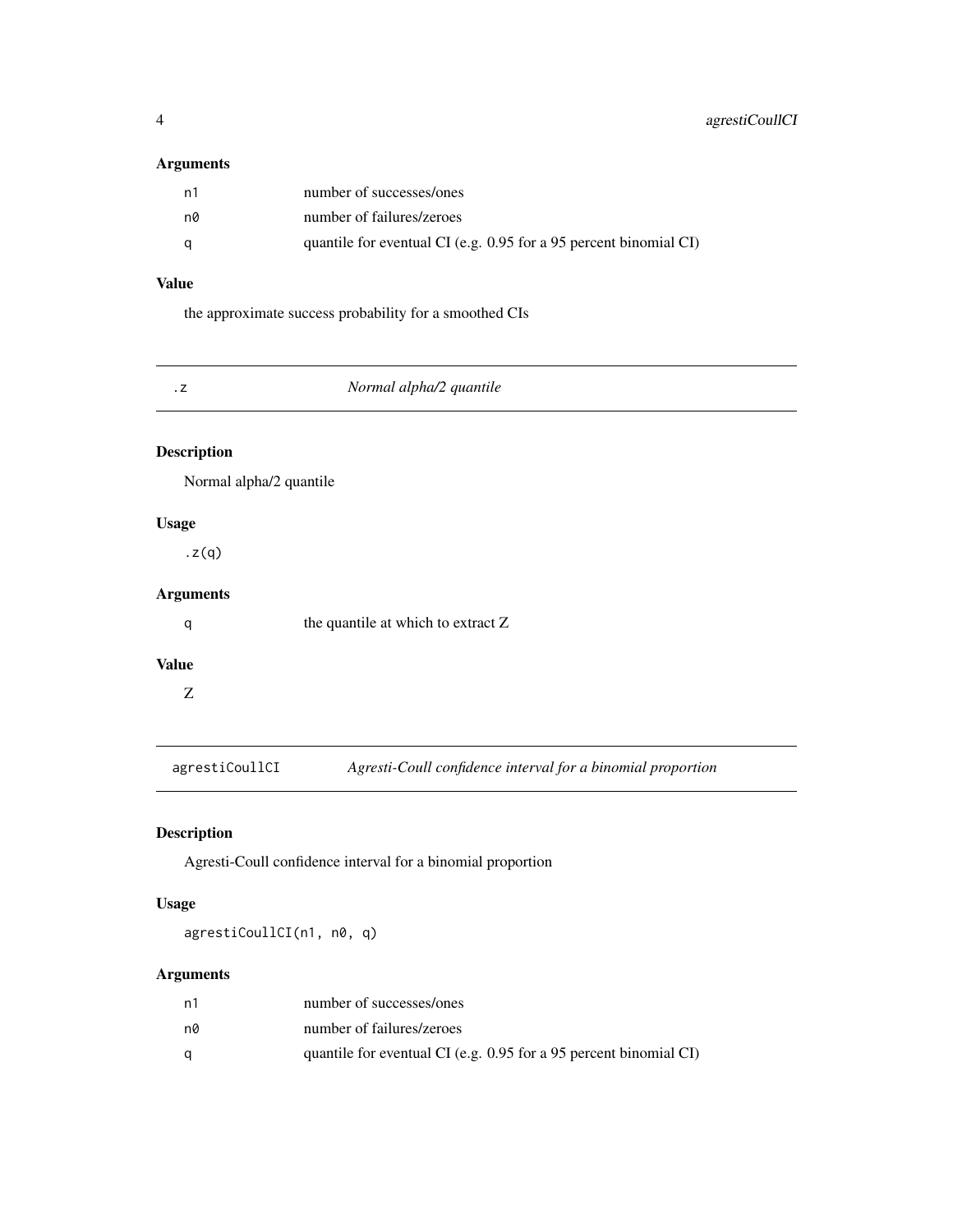### <span id="page-4-0"></span>bootstrapCompartments 5

### Value

the approximate (q x 100) percent confidence interval for  $(\text{pln1,n0,q})$ 

#### Examples

```
binom.ci <- agrestiCoullCI(10, 3, 0.95)
```
bootstrapCompartments *Non-parametric bootstrapping of compartments and summarization of bootstraps/compute confidence intervals*

### Description

Non-parametric bootstrapping of compartments and summarization of bootstraps/compute confidence intervals

#### Usage

```
bootstrapCompartments(
  obj,
  original.obj,
 bootstrap.samples = 1000,
 chr = "chr14",assay = c("rna", "atac"),parallel = TRUE,
  cores = 2,targets = NULL,
  res = 1e+06,
  genome = c("hg19", "hg38", "mm9", "mm10"),
  q = 0.95,
  svd = NULL,group = FALSE,
 bootstrap.means = NULL
\lambda
```
#### Arguments

| obi               | List object of computed compartments for a sample with 'pc' and 'gr' as ele-<br>ments |
|-------------------|---------------------------------------------------------------------------------------|
| original.obj      | The original, full input Summarized Experiment of all samples/cells                   |
| bootstrap.samples |                                                                                       |
|                   | How many bootstraps to run                                                            |
| chr               | Which chromosome to operate on                                                        |
| assay             | What sort of assay are we working on                                                  |
| parallel          | Whether to run the bootstrapping in parallel                                          |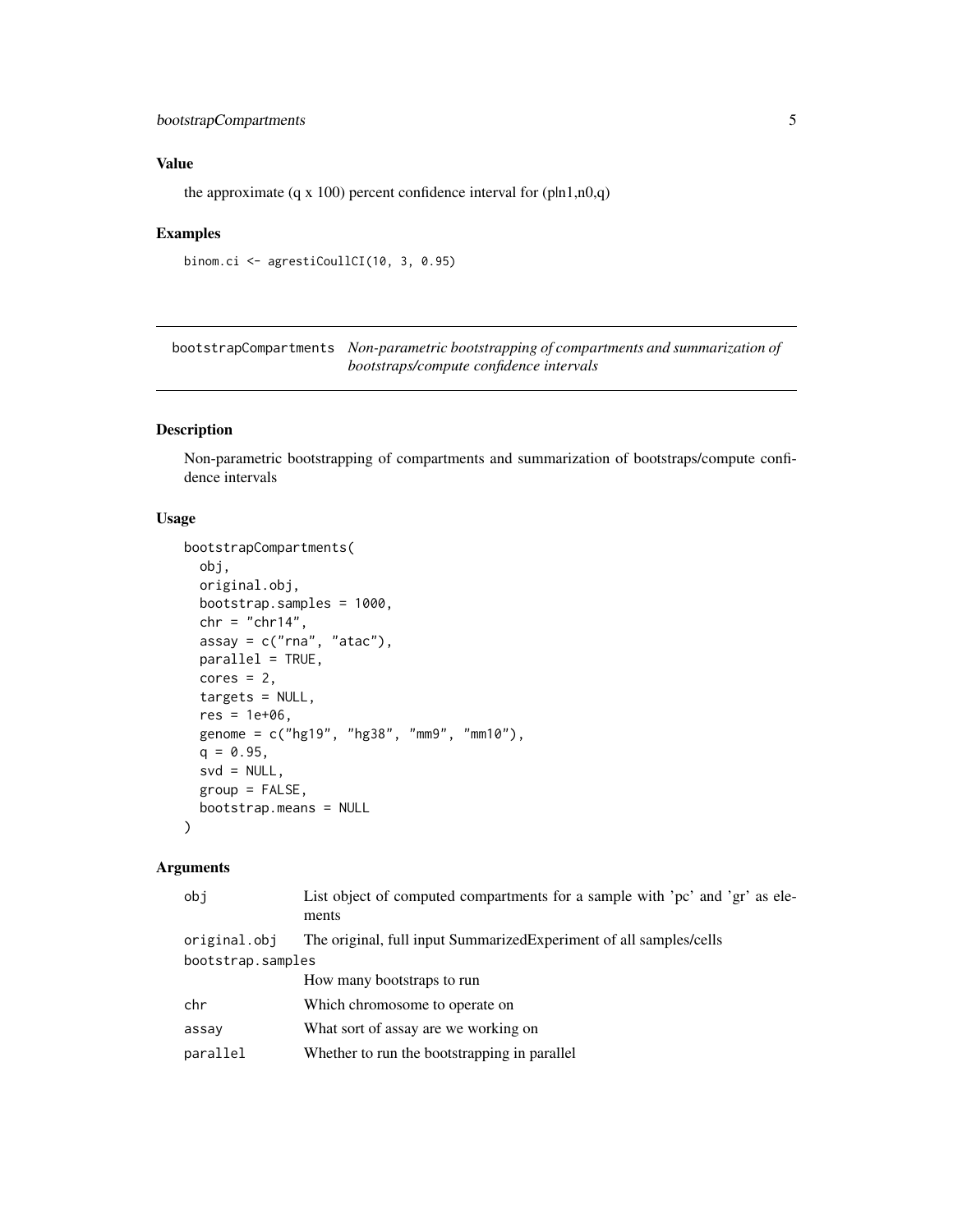<span id="page-5-0"></span>

| cores           | How many cores to use for parallel processing                                      |
|-----------------|------------------------------------------------------------------------------------|
| targets         | Targets to shrink towards                                                          |
| res             | The compartment resolution                                                         |
| genome          | What genome are we working on                                                      |
| q               | What sort of confidence intervals are we computing (e.g. $0.95$ for 95 percent CI) |
| svd             | The original compartment calls as a GRanges object                                 |
| group           | Whether this is for group-level inference                                          |
| bootstrap.means |                                                                                    |
|                 | Pre-computed bootstrap means matrix                                                |

### Value

Compartment estimates with summarized bootstraps and confidence intervals

### Examples

# this needs a good example

checkAssayType *Check if the assay is a SummarizedExperiment*

### Description

Check if the assay is a SummarizedExperiment

### Usage

checkAssayType(obj)

### Arguments

obj Input object

### Value

Boolean

```
data("k562_scrna_chr14", package = "compartmap")
checkAssayType(k562_scrna_chr14)
```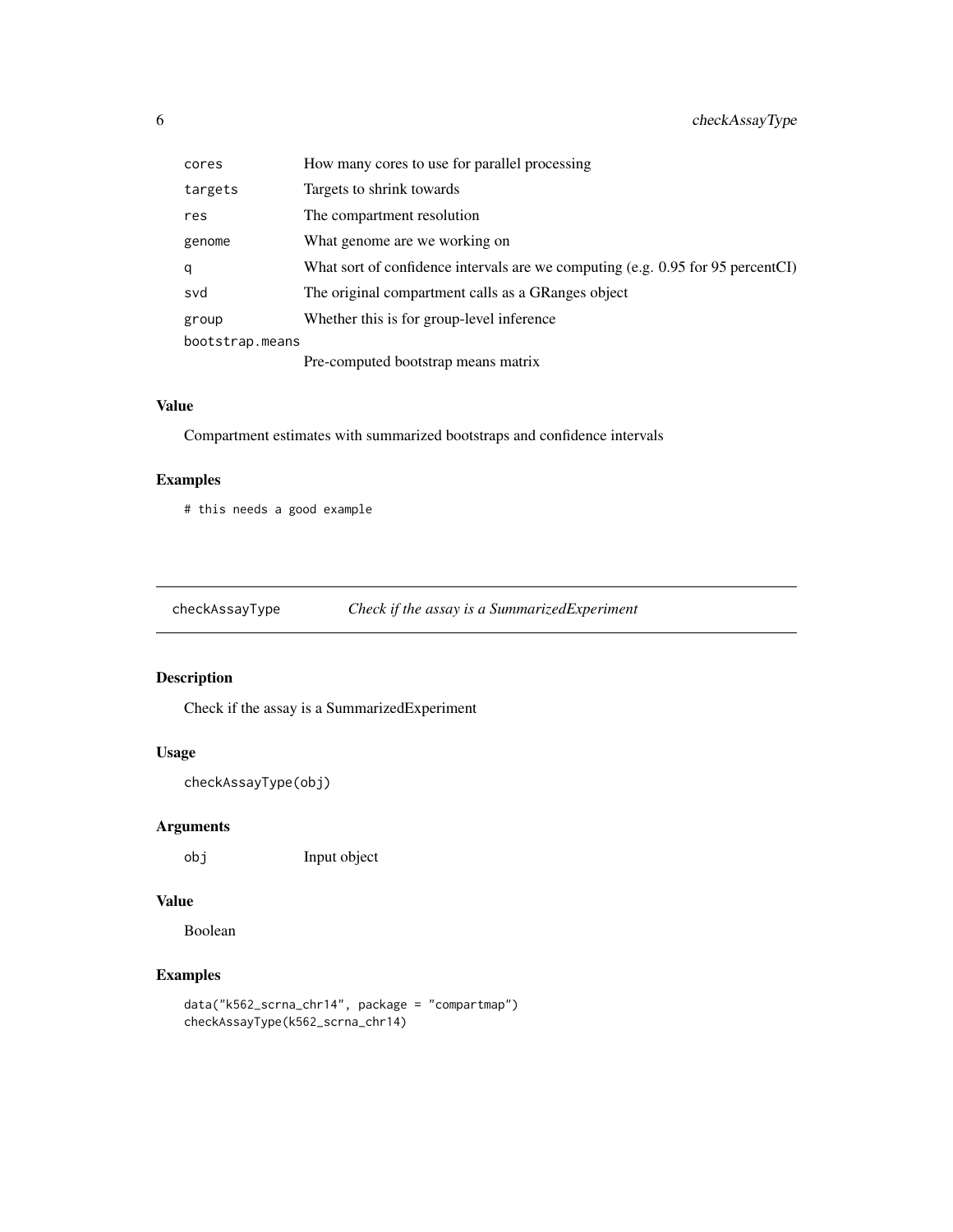<span id="page-6-0"></span>

Condense a RaggedExperiment to a list of SummarizedExperiments

### Usage

```
condenseRE(obj)
```
### Arguments

obj Input RaggedExperiment

#### Value

A list of SummarizedExperiments corresponding to the assays in the input

#### Examples

```
grl <- GRangesList(GRanges(c("A:1-5", "A:4-6", "A:10-15"), score=1:3),
GRanges(c("A:1-5", "B:1-3"), score=4:5))
names(grl) <- c("A", "B")x <- RaggedExperiment(grl)
x.condense <- condenseRE(x)
```

| condenseSE |
|------------|
|------------|

Condense the output of condenseRE to reconstruct per-sample *GRanges objects to plot*

#### Description

Condense the output of condenseRE to reconstruct per-sample GRanges objects to plot

#### Usage

```
condenseSE(obj, sample.name = NULL)
```
#### Arguments

| obi         | Output of condenseRE or can be a RaggedExperiment |
|-------------|---------------------------------------------------|
| sample.name | Vector of samples/cells to extract                |

### Value

GRanges or list of per-sample GRanges to pass to plotAB or export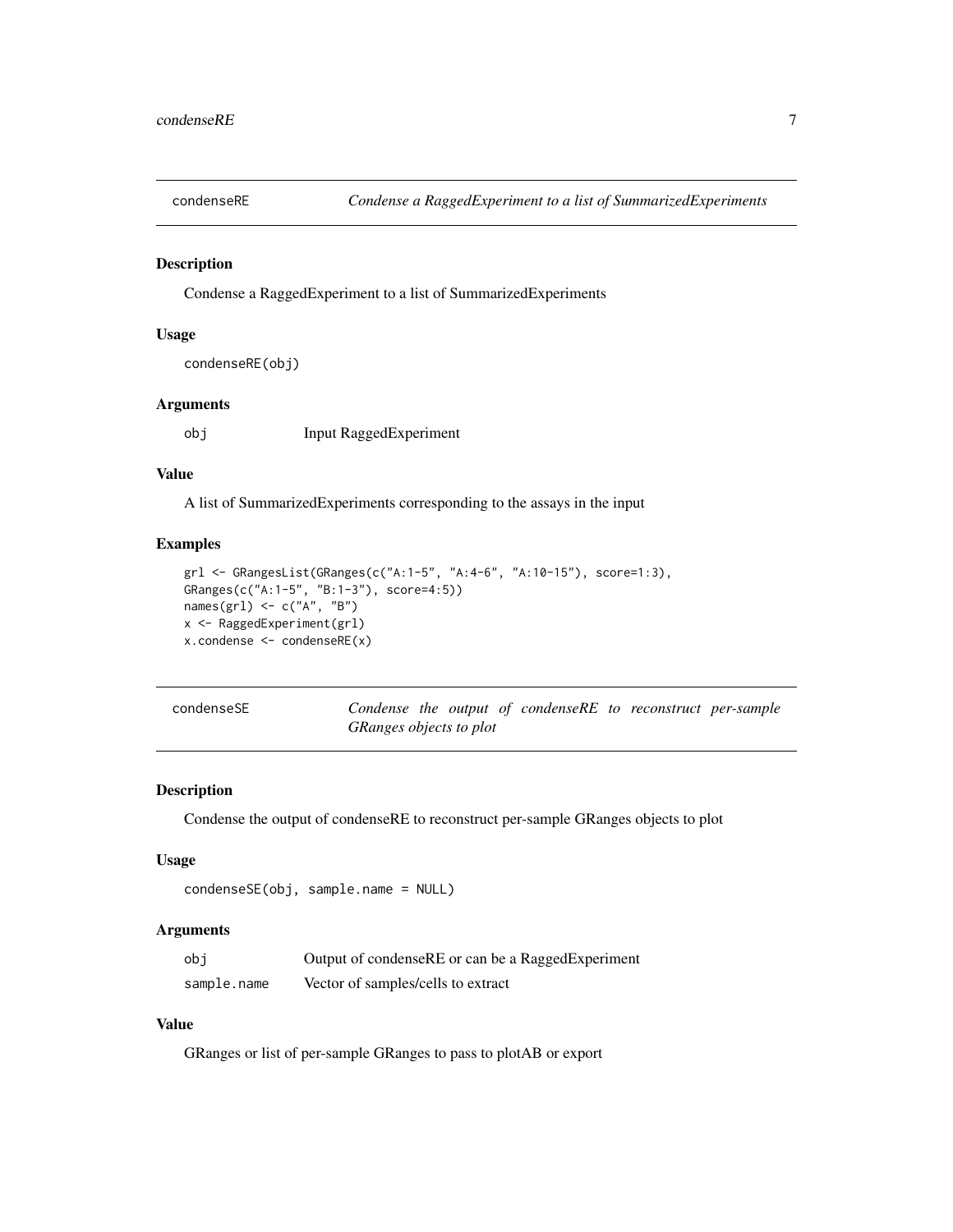#### Examples

```
grl <- GRangesList(GRanges(c("A:1-5", "A:4-6", "A:10-15"), score=1:3),
GRanges(c("A:1-5", "B:1-3"), score=4:5))
names(grl) \leq c("A", "B")
x <- RaggedExperiment(grl)
condense.x \leq condenseSE(x, sample.name = "A")
```
estRMT *Denoising of Covariance matrix using Random Matrix Theory*

#### Description

Denoising of Covariance matrix using Random Matrix Theory

### Usage

```
estRMT(
 R,
 Q = NA,
  cutoff = c("max", "each"),eigenTreat = c("average", "delete"),
  numEig = 1)
```
### Arguments

| R          | input matrix                                                                                                                                                                                                                                                                    |
|------------|---------------------------------------------------------------------------------------------------------------------------------------------------------------------------------------------------------------------------------------------------------------------------------|
| Q          | ratio of rows/size. Can be supplied externally or fit using data                                                                                                                                                                                                                |
| cutoff     | takes two values max/each. If cutoff is max, Q is fitted and cutoff for eigenvalues<br>is calculated. If cutoff is each, Q is set to row/size. Individual cutoff for each<br>eigenvalue is calculated and used for filteration.                                                 |
| eigenTreat | takes 2 values, average/delete. If average then the noisy eigenvalues are averged<br>and each value is replaced by average. If delete then noisy eigenvalues are ig-<br>nored and the diagonal entries of the correlation matrix are replaced with 1 to<br>make the matrix psd. |
| numEig     | number of eigenvalues that are known for variance calculation. Default is set to<br>1. If numEig = 0 then variance is assumed to be 1.                                                                                                                                          |

#### Details

This method takes in data as a matrix object. It then fits a marchenko pastur density to eigenvalues of the correlation matrix. All eigenvalues above the cutoff are retained and ones below the cutoff are replaced such that the trace of the correlation matrix is 1 or non-significant eigenvalues are deleted and diagonal of correlation matrix is changed to 1. Finally, correlation matrix is converted to covariance matrix. This function was taken and modified from the covmat package (https://github.com/cran/covmat) which has since been deprecated on CRAN.

<span id="page-7-0"></span>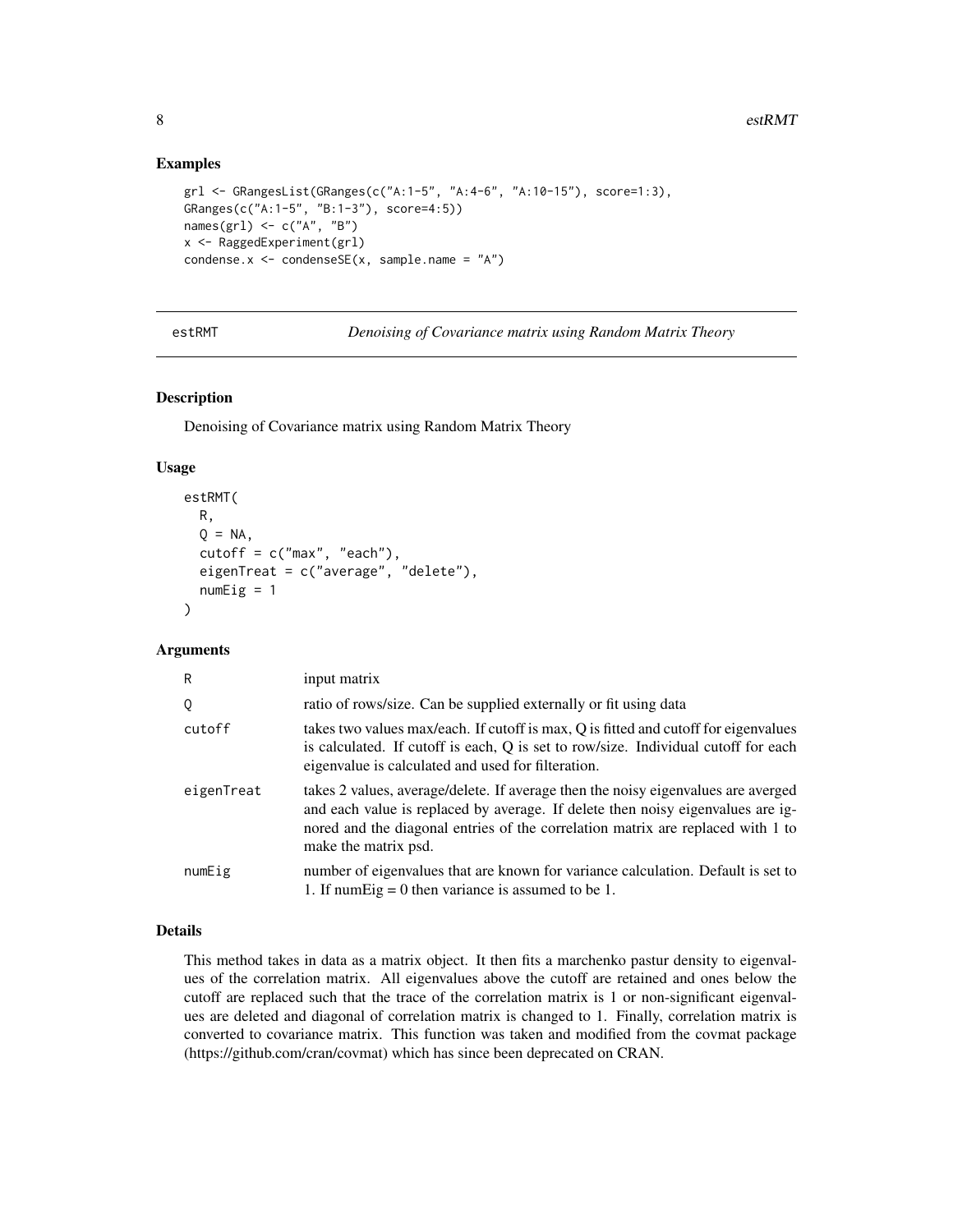### <span id="page-8-0"></span>extractOpenClosed 9

### Value

A denoised RMT object

#### Author(s)

Rohit Arora

### Examples

```
rand_cor_mat <- cor(matrix(rnorm(100), nrow = 10))
denoised_rand_cor_mat <- estRMT(rand_cor_mat)$cov
```

| extractOpenClosed | Get the open and closed compartment calls based on sign of singular |
|-------------------|---------------------------------------------------------------------|
|                   | values                                                              |

### Description

Get the open and closed compartment calls based on sign of singular values

#### Usage

```
extractOpenClosed(gr, cutoff = 0, assay = c("rna", "atac"))
```
### Arguments

| gr     | Input GRanges with associated mools that represent singular values |
|--------|--------------------------------------------------------------------|
| cutoff | Threshold to define open and closed states                         |
| assay  | The type of assay we are working with                              |

### Value

A vector of binary/categorical compartment states

```
dummy <- matrix(rnorm(10000), ncol=25)
sing_vec <- getSVD(dummy, k = 1, sing.vec = "right")
```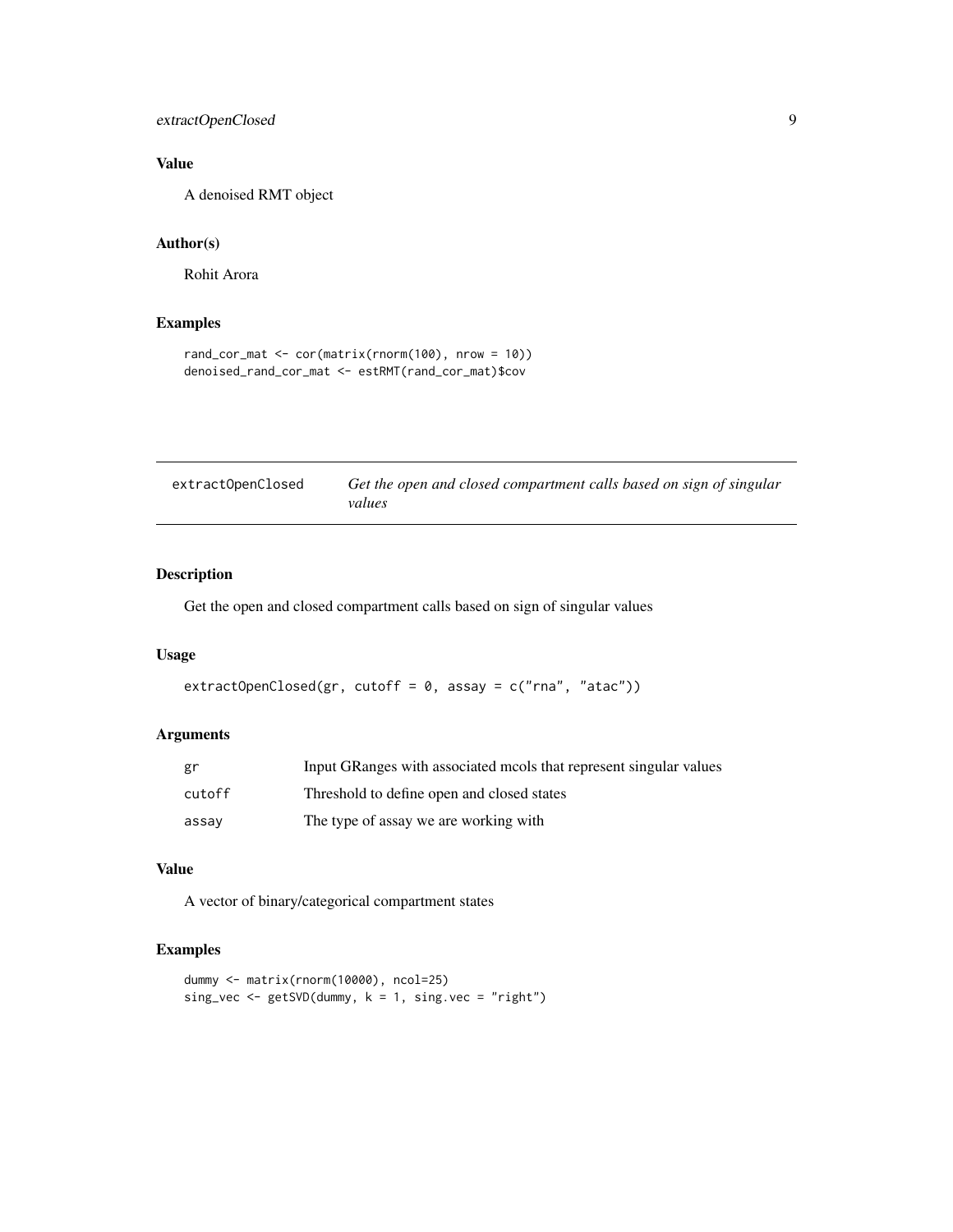<span id="page-9-0"></span>

Helper function: expanded expit

#### Usage

 $fexpit(x, sqz = 1e-06)$ 

### Arguments

|     | a vector of values between -Inf and +Inf            |
|-----|-----------------------------------------------------|
| sqz | the amount by which we 'squoze', default is .000001 |

### Value

a vector of values between 0 and 1 inclusive

### Examples

```
x <- rnorm(n=1000)
summary(x)
sqz <- 1 / (10**6)p <- fexpit(x, sqz=sqz)
summary(p)
all( (abs(x - flogit(p)) / x) < sqz )
all( abs(x - flogit(fexpit(x))) < sqz )
```

| filterCompartments |            | Filter compartments using confidence estimates and eigenvalue |  |  |  |
|--------------------|------------|---------------------------------------------------------------|--|--|--|
|                    | thresholds |                                                               |  |  |  |

### Description

Filter compartments using confidence estimates and eigenvalue thresholds

```
filterCompartments(obj, min.conf = 0.7, min.eigen = 0.02)
```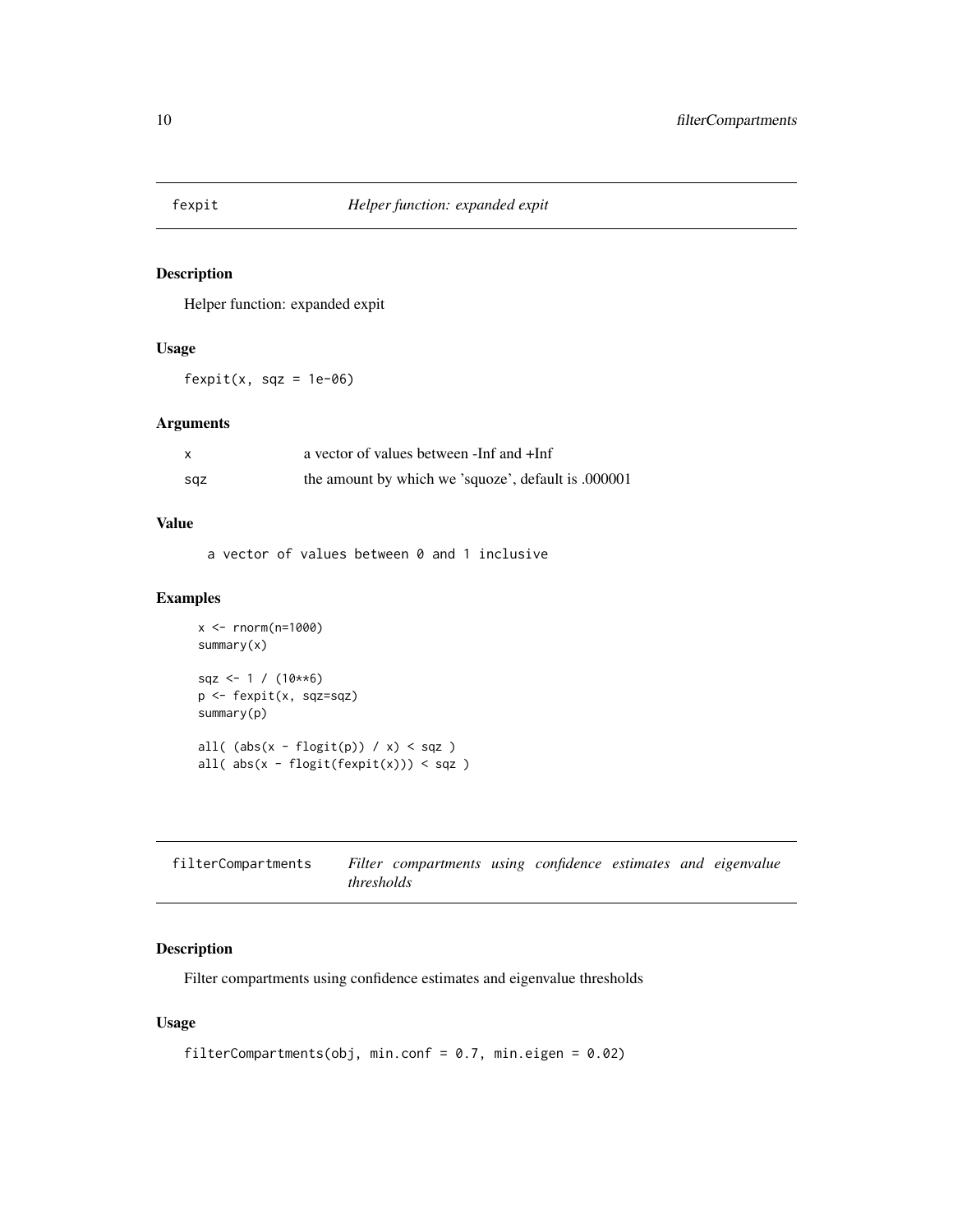#### <span id="page-10-0"></span>fisherZ 11

### Arguments

| obi       | Output of condenseSE or fixCompartments           |
|-----------|---------------------------------------------------|
| min.conf  | Minimum confidence estimate to use when filtering |
| min.eigen | Minimum absolute eigenvalue to use when filtering |

### Value

A filtered/subset of the input object/list

fisherZ *Fisher's Z transformation*

### Description

fisherZ returns (squeezed) Fisher's Z transformed Pearson's r

### Usage

fisherZ(cormat)

### Arguments

cormat Pearson correlation matrix

### Details

This function returns (squeezed) Fisher's Z transformed Pearson's r

### Value

Fisher Z transformed Pearson correlations

### Examples

```
#Generate a random binary (-1, 1) matrix
mat \leq matrix(sample(c(1,-1), 10000, replace = TRUE), ncol = 100)
```

```
#Correct matrix diag
diag(mat) <- 1
```
#Transform mat.transform <- fisherZ(mat)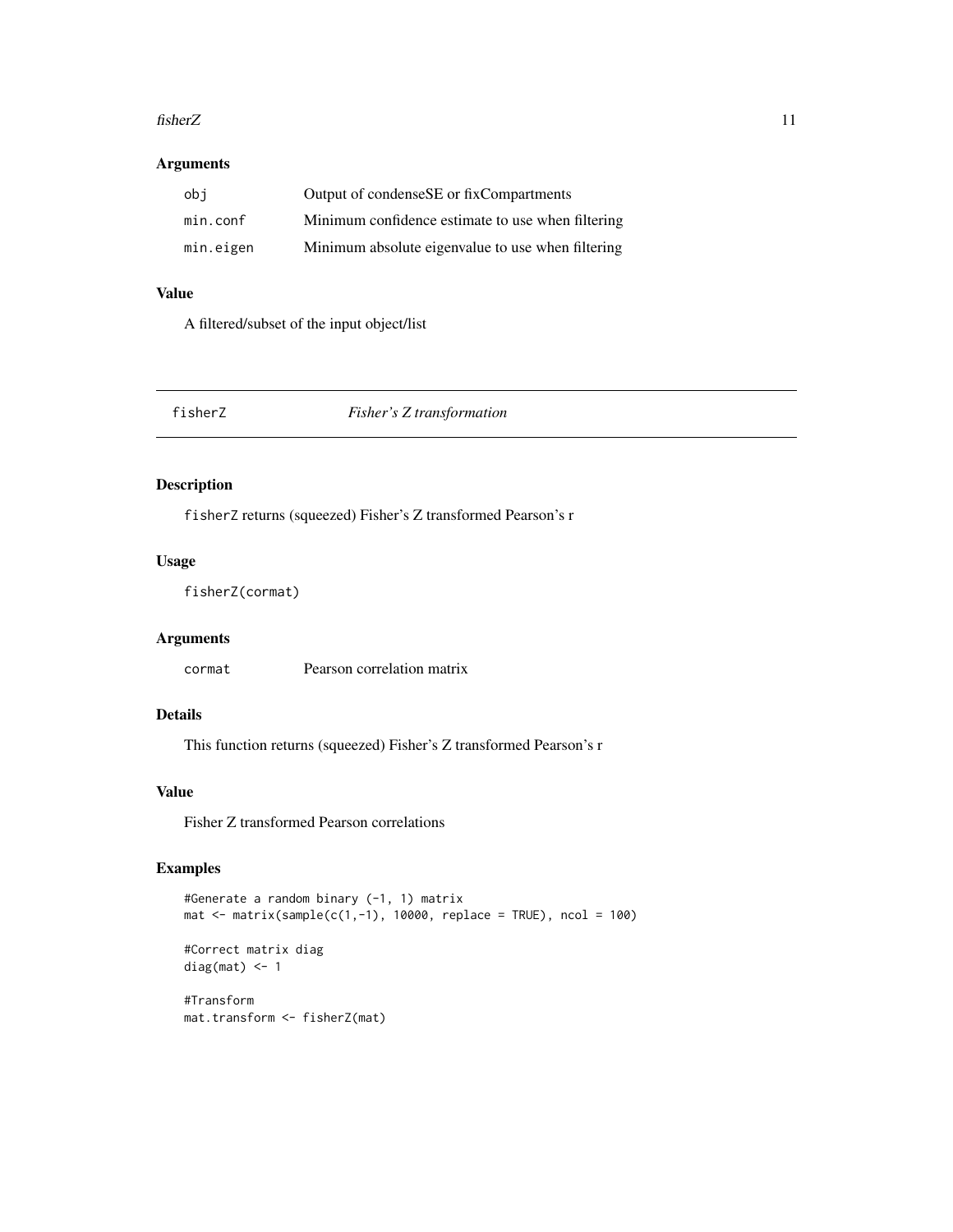<span id="page-11-0"></span>

Invert, or "fix", compartments that have a minimum confidence score (1-min.conf)

### Usage

```
fixCompartments(obj, min.conf = 0.8, parallel = FALSE, cores = 1)
```
### Arguments

| obi      | Input Ragged Experiment or output of condense SE |
|----------|--------------------------------------------------|
| min.conf | Minimum confidence score to use                  |
| parallel | Whether to run in parallel                       |
| cores    | How many cores to use if running in parallel     |

### Value

A "fixed" set of compartments

| 1081 |  |
|------|--|
|      |  |

flogit *Helper function: squeezed logit*

### Description

Helper function: squeezed logit

### Usage

flogit(p,  $sqz = 1e-06$ )

### Arguments

|     | a vector of values between 0 and 1 inclusive         |
|-----|------------------------------------------------------|
| sqz | the amount by which to 'squeeze', default is .000001 |

#### Value

a vector of values between -Inf and +Inf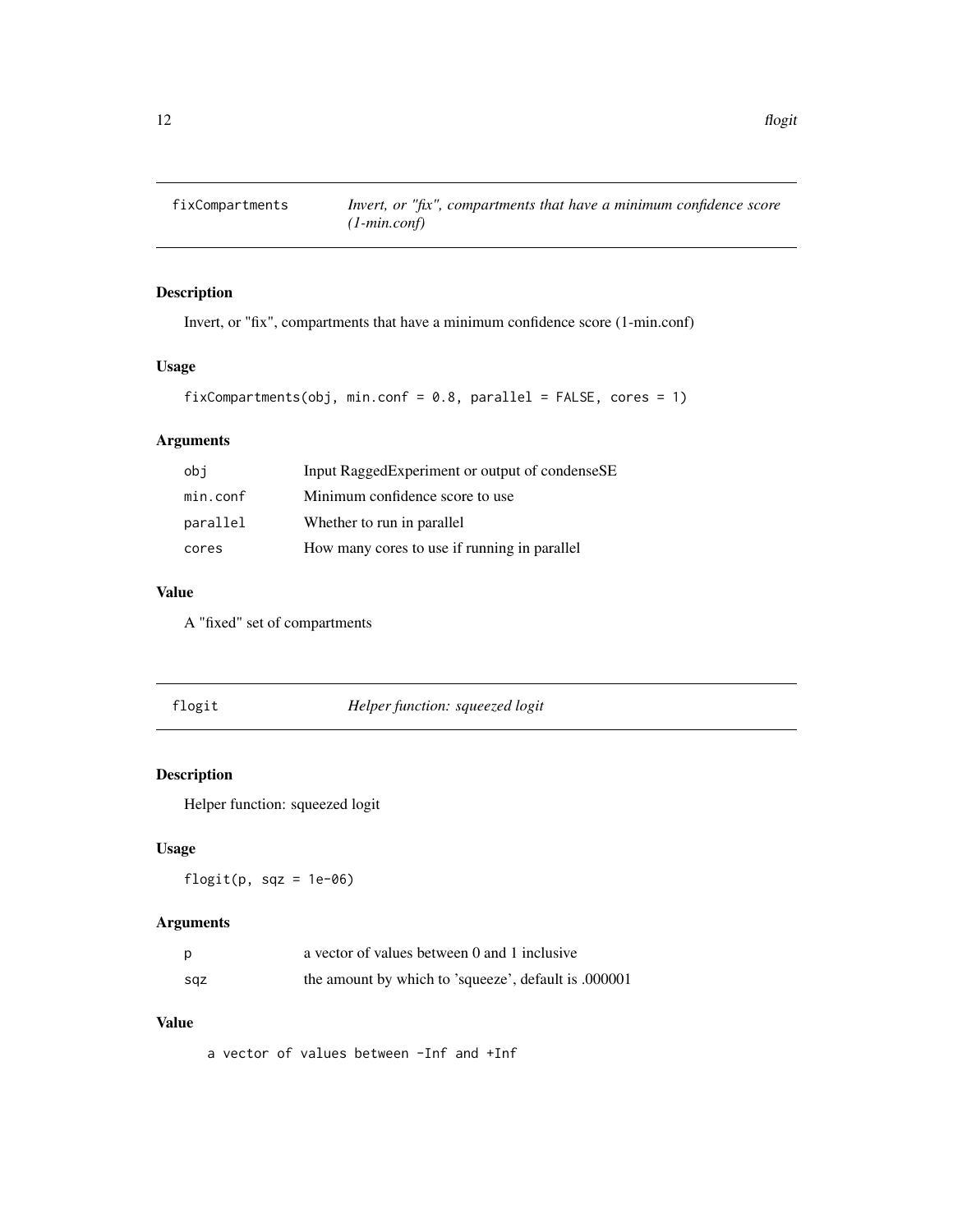### <span id="page-12-0"></span>getABSignal 13

### Examples

```
p <- runif(n=1000)
summary(p)
sqz \leftarrow 1 / (10**6)
x <- flogit(p, sqz=sqz)
summary(x)
all(abs(p - fexpit(x, sqz=sqz)) < sqz)
all( abs(p - fexpit(flogit(p, sqz=sqz), sqz=sqz)) < sqz )
```
getABSignal *Calculate Pearson correlations of smoothed eigenvectors*

### Description

This function is used to generate a list x to be passed to getABSignal

#### Usage

```
getABSignal(x, squeeze = FALSE, assay = c("rna", "atac"))
```
#### Arguments

| $\mathsf{x}$ | A list object from getCorMatrix                                     |
|--------------|---------------------------------------------------------------------|
| squeeze      | Whether squeezing was used (implies Fisher's Z transformation)      |
| assav        | What kind of assay are we working on ("array", "atac", "bisulfite") |

#### Value

A list x to pass to getABSignal

### Examples

```
library(SummarizedExperiment)
library(BiocSingular)
```

```
#Generate random genomic intervals of 1-1000 bp on chr1-22
#Modified from https://www.biostars.org/p/225520/
random_genomic_int <- data.frame(chr = rep("chr14", 100))
random_genomic_int$start <- apply(random_genomic_int, 1, function(x) { round(runif(1, 0, getSeqLengths(chr = x)[[1])
random_genomic_int$end <- random_genomic_int$start + runif(1, 1, 1000)
random_genomic_int$strand <- "*"
```
#Generate random counts counts <- rnbinom(1000, 1.2, 0.4)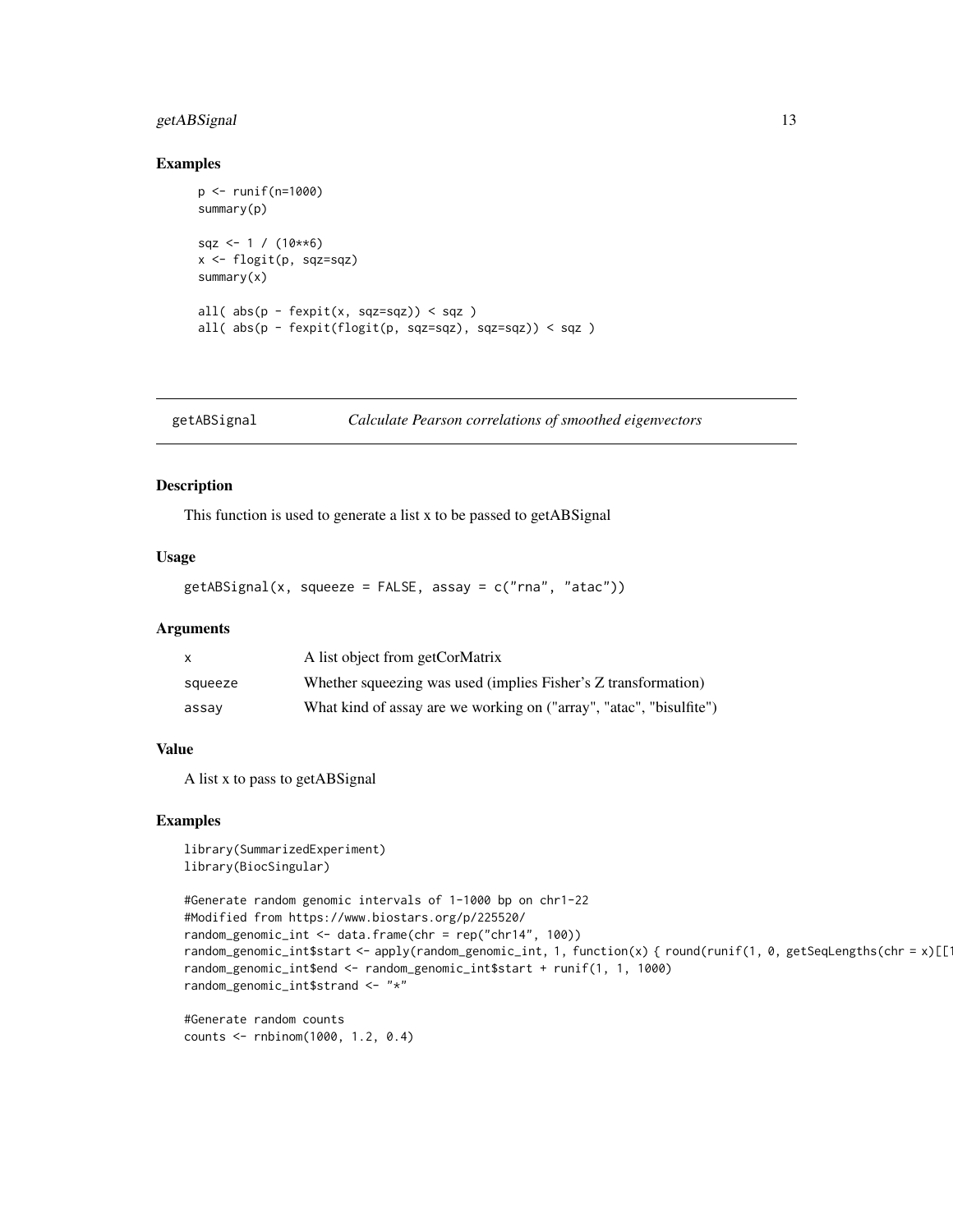```
#Build random counts for 10 samples
count.mat <- matrix(sample(counts, nrow(random_genomic_int) * 10, replace = FALSE), ncol = 10)
colnames(count.mat) <- paste0("sample_", seq(1:10))
#Bin counts
bin.counts <- getBinMatrix(count.mat, makeGRangesFromDataFrame(random_genomic_int), chr = "chr14", genome = "hg19
#Calculate correlations
bin.cor.counts <- getCorMatrix(bin.counts)
#Get A/B signal
absignal <- getABSignal(bin.cor.counts)
```
getAssayNames *Get the assay names from a SummarizedExperiment object*

### Description

Get the assay names from a SummarizedExperiment object

#### Usage

getAssayNames(se)

#### Arguments

se Input SummarizedExperiment object

#### Value

The names of the assays

#### Examples

```
data("k562_scrna_chr14", package = "compartmap")
getAssayNames(k562_scrna_chr14)
```
getATACABsignal *Estimate A/B compartments from ATAC-seq data*

#### Description

getATACABsignal returns estimated A/B compartments from ATAC-seq data.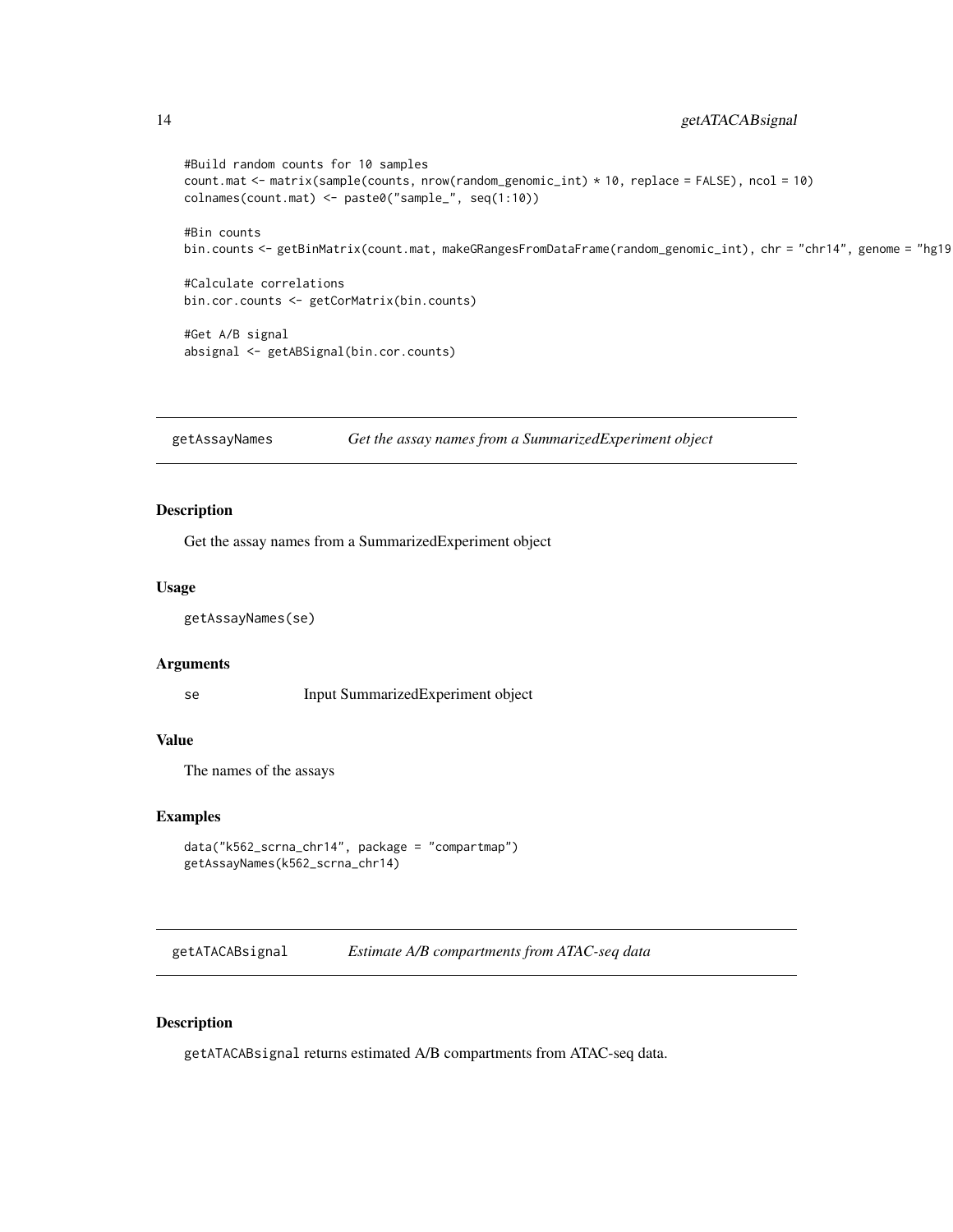### Usage

```
getATACABsignal(
 obj,
 res = 1e+06,
 parallel = FALSE,
 chr = NULL,
  targets = NULL,
  cores = 2,bootstrap = TRUE,
 num.bootstraps = 100,
  genome = c("hg19", "hg38", "mm9", "mm10"),
 other = NULL,
  group = FALSE,boot.parallel = FALSE,
 boot.cores = 2
\mathcal{L}getRNAABsignal(
 obj,
 res = 1e+06,
 parallel = FALSE,
 chr = NULL,
  targets = NULL,
  cores = 2,bootstrap = TRUE,
 num.bootstraps = 100,
  genome = c("hg19", "hg38", "mm9", "mm10"),
 other = NULL,
 group = FALSE,
 boot.parallel = FALSE,
 boot.cores = 2
\mathcal{L}
```
### Arguments

| obj       | Input SummarizedExperiment object                                    |
|-----------|----------------------------------------------------------------------|
| res       | Compartment resolution in bp.                                        |
| parallel  | Whether to run samples in parallel                                   |
| chr       | What chromosome to work on (leave as NULL to run on all chromosomes) |
| targets   | Samples/cells to shrink towards                                      |
| cores     | How many cores to use when running samples in parallel               |
| bootstrap | Whether we should perform bootstrapping of inferred compartments     |
|           | num.bootstraps How many bootstraps to run                            |
| genome    | What genome to work on ("hg19", "hg38", "mm9", "mm10")               |
| other     | Another arbitrary genome to compute compartments on                  |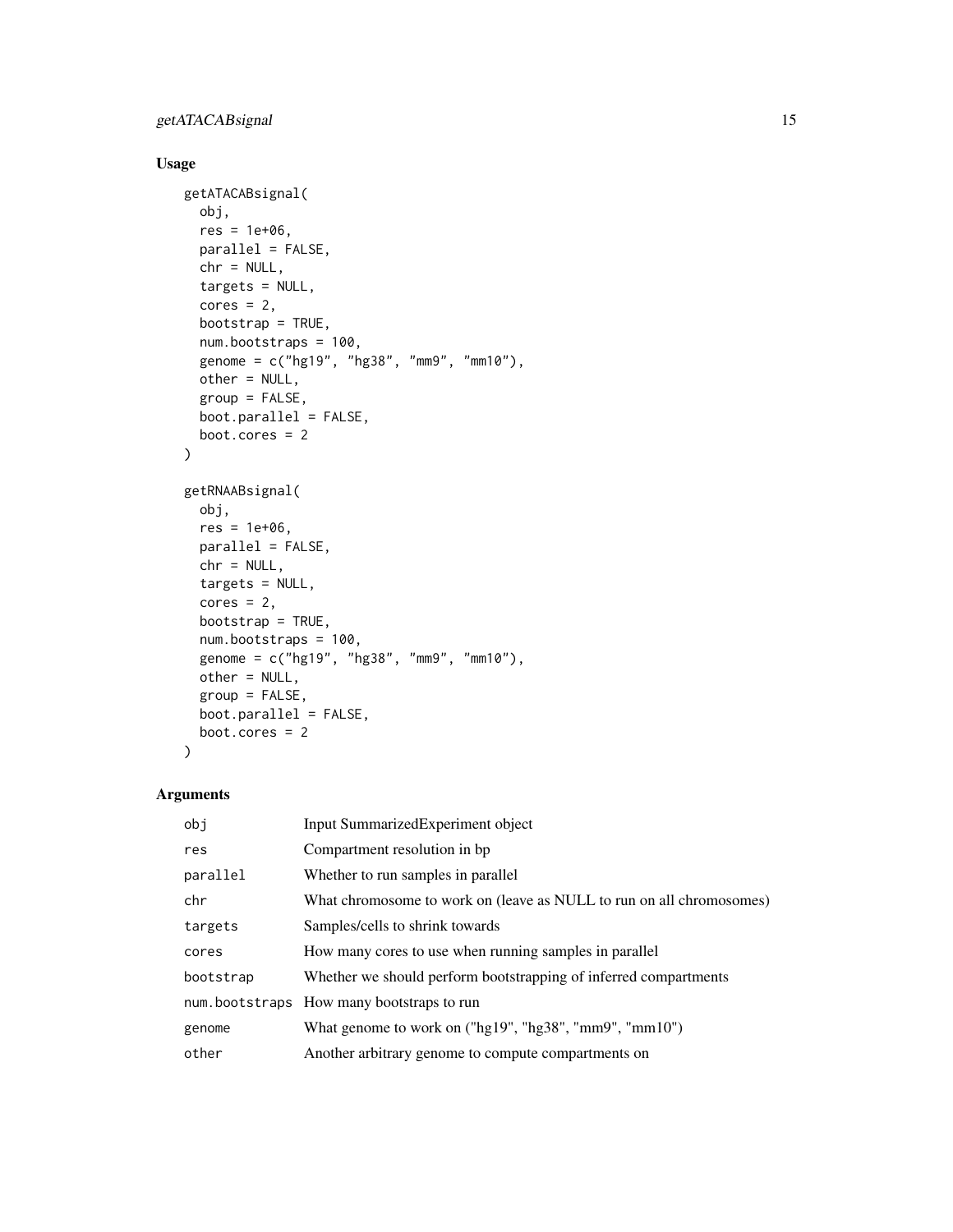<span id="page-15-0"></span>

| group         | Whether to treat this as a group set of samples |
|---------------|-------------------------------------------------|
| boot.parallel | Whether to run the bootstrapping in parallel    |
| boot.cores    | How many cores to use for the bootstrapping     |

### Value

A RaggedExperiment of inferred compartments

### Functions

• getRNAABsignal: Alias for getATACABsignal

### Examples

```
data("k562_scatac_chr14", package = "compartmap")
atac_compartments <- getATACABsignal(k562_scatac_chr14, parallel=FALSE, chr="chr14", bootstrap=FALSE, genome="hg
```
getBinMatrix *Generate bins for A/B compartment estimation*

### Description

Generate bins across a user defined chromosome for A/B compartment estimation. A/B compartment estimation can be used for non-supported genomes if chr.end is set.

#### Usage

```
getBinMatrix(
 x,
 genloc,
 chr = "chr1",chr.start = 0,chr.end = NULL,
 res = 1e+05,
 FUN = sum,
  genome = c("hg19", "hg38", "mm9", "mm10")
)
```
### Arguments

| A p x n matrix where $p$ (rows) = loci and n (columns) = samples/cells   |
|--------------------------------------------------------------------------|
| GRanges object that contains corresponding genomic locations of the loci |
| Chromosome to be analyzed                                                |
| Starting position (in bp) to be analyzed                                 |
| End position (in bp) to be analyzed                                      |
| Binning resolution (in bp)                                               |
| Function to be used to summarize information within a bin                |
| Genome corresponding to the input data ("hg19", "hg38", "mm9", "mm10")   |
|                                                                          |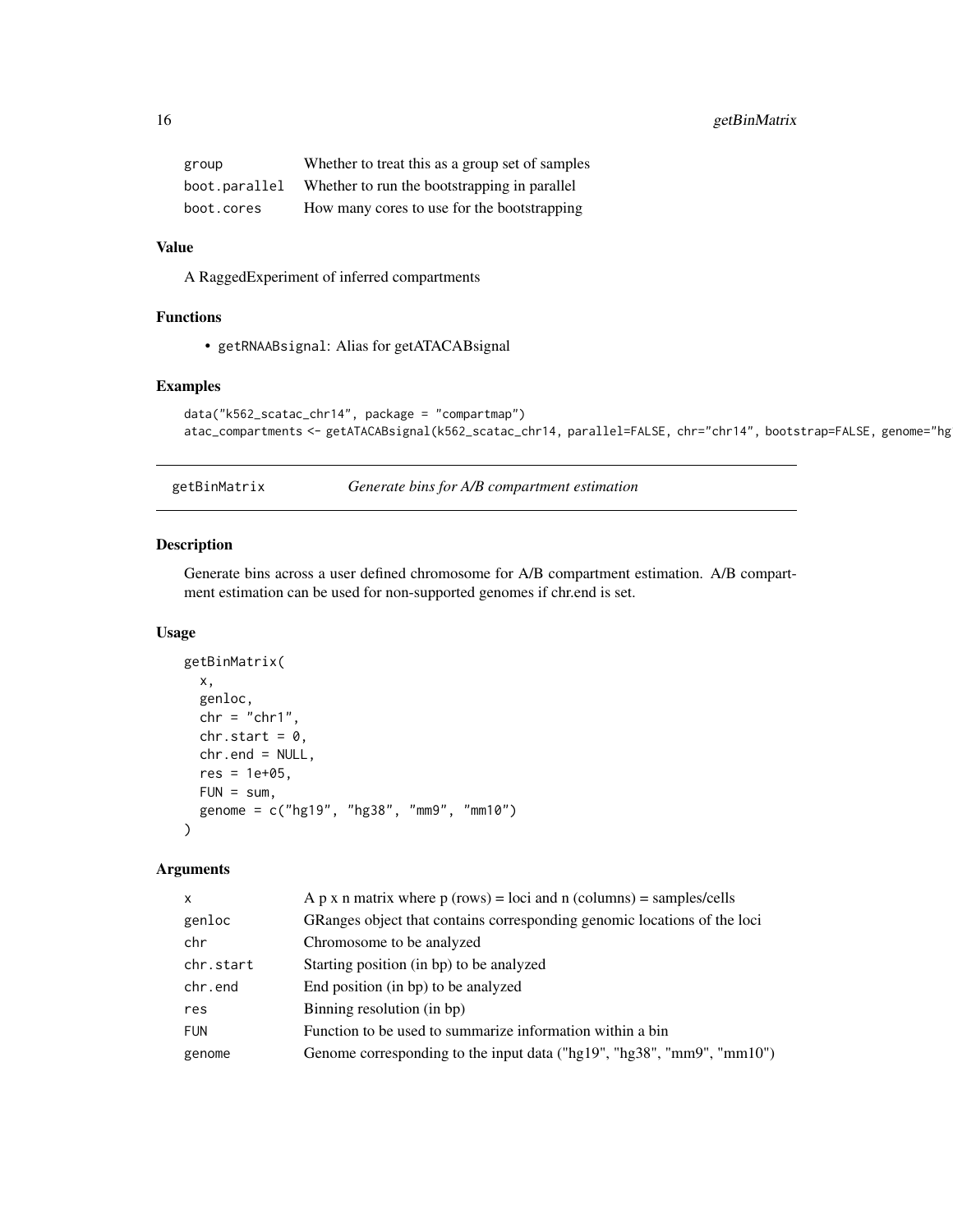#### <span id="page-16-0"></span>getChrs and the set of the set of the set of the set of the set of the set of the set of the set of the set of the set of the set of the set of the set of the set of the set of the set of the set of the set of the set of t

### Details

This function is used to generate a list object to be passed to getCorMatrix

### Value

A list object to pass to getCorMatrix

### Examples

library(GenomicRanges)

```
#Generate random genomic intervals of 1-1000 bp on chr1-22
#Modified from https://www.biostars.org/p/225520/
random_genomic_int <- data.frame(chr = rep("chr14", 100))
random_genomic_int$start <- apply(random_genomic_int, 1, function(x) { round(runif(1, 0, getSeqLengths(chr = x)[[1])
random_genomic_int$end <- random_genomic_int$start + runif(1, 1, 1000)
random_genomic_int$strand <- "*"
#Generate random counts
counts <- rnbinom(1000, 1.2, 0.4)
#Build random counts for 10 samples
count.mat <- matrix(sample(counts, nrow(random_genomic_int) * 10, replace = FALSE), ncol = 10)
colnames(count.mat) <- paste0("sample_", seq(1:10))
#Bin counts
```
bin.counts <- getBinMatrix(count.mat, makeGRangesFromDataFrame(random\_genomic\_int), chr = "chr14", genome = "hg19")

getChrs *Get the chromosomes from an object*

### Description

Get the chromosomes from an object

#### Usage

getChrs(obj)

#### Arguments

obj Input SummarizedExperiment object

#### Value

A character vector of chromosomes present in an object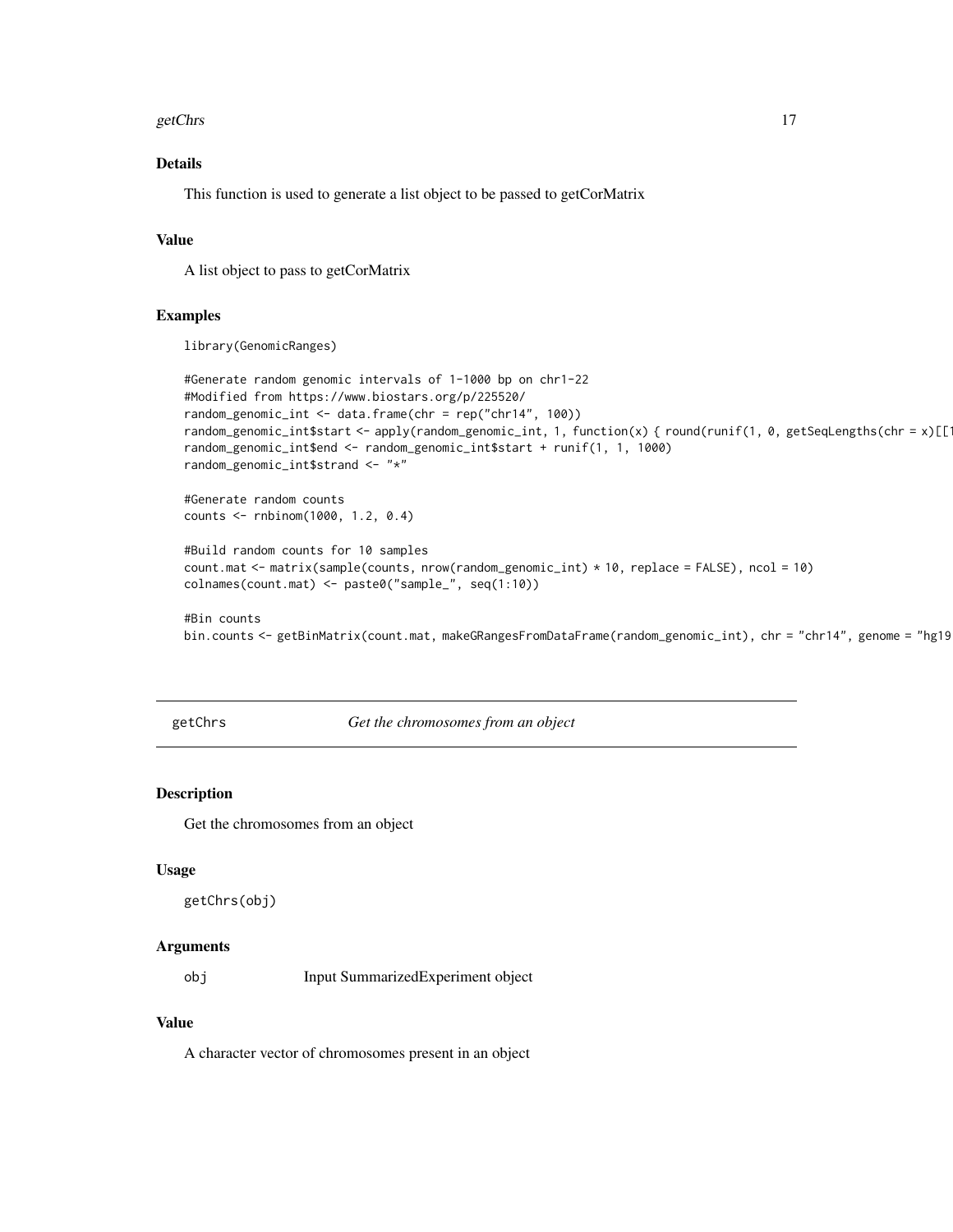#### Examples

```
data("k562_scrna_chr14", package = "compartmap")
getChrs(k562_scrna_chr14)
```
getCorMatrix *Calculate Pearson correlations of a binned matrix*

#### Description

This function is used to generate a list object to be passed to getABSignal

#### Usage

```
getCorMatrix(binmat, squeeze = FALSE)
```
#### Arguments

| binmat  | A binned matrix list object from getBinMatrix               |
|---------|-------------------------------------------------------------|
| squeeze | Whether to squeeze the matrix for Fisher's Z transformation |

#### Value

A list object to pass to getABSignal

### Examples

library(GenomicRanges)

```
#Generate random genomic intervals of 1-1000 bp on chr1-22
#Modified from https://www.biostars.org/p/225520/
random_genomic_int <- data.frame(chr = rep("chr14", 100))
random_genomic_int$start <- apply(random_genomic_int, 1, function(x) { round(runif(1, 0, getSeqLengths(chr = x)[[1])
random_genomic_int$end <- random_genomic_int$start + runif(1, 1, 1000)
random_genomic_int$strand <- "*"
#Generate random counts
counts <- rnbinom(1000, 1.2, 0.4)
```

```
#Build random counts for 10 samples
count.mat <- matrix(sample(counts, nrow(random_genomic_int) * 10, replace = FALSE), ncol = 10)
colnames(count.mat) <- paste0("sample_", seq(1:10))
```

```
#Bin counts
bin.counts <- getBinMatrix(count.mat, makeGRangesFromDataFrame(random_genomic_int), chr = "chr14", genome = "hg19
```
#Calculate correlations bin.cor.counts <- getCorMatrix(bin.counts)

<span id="page-17-0"></span>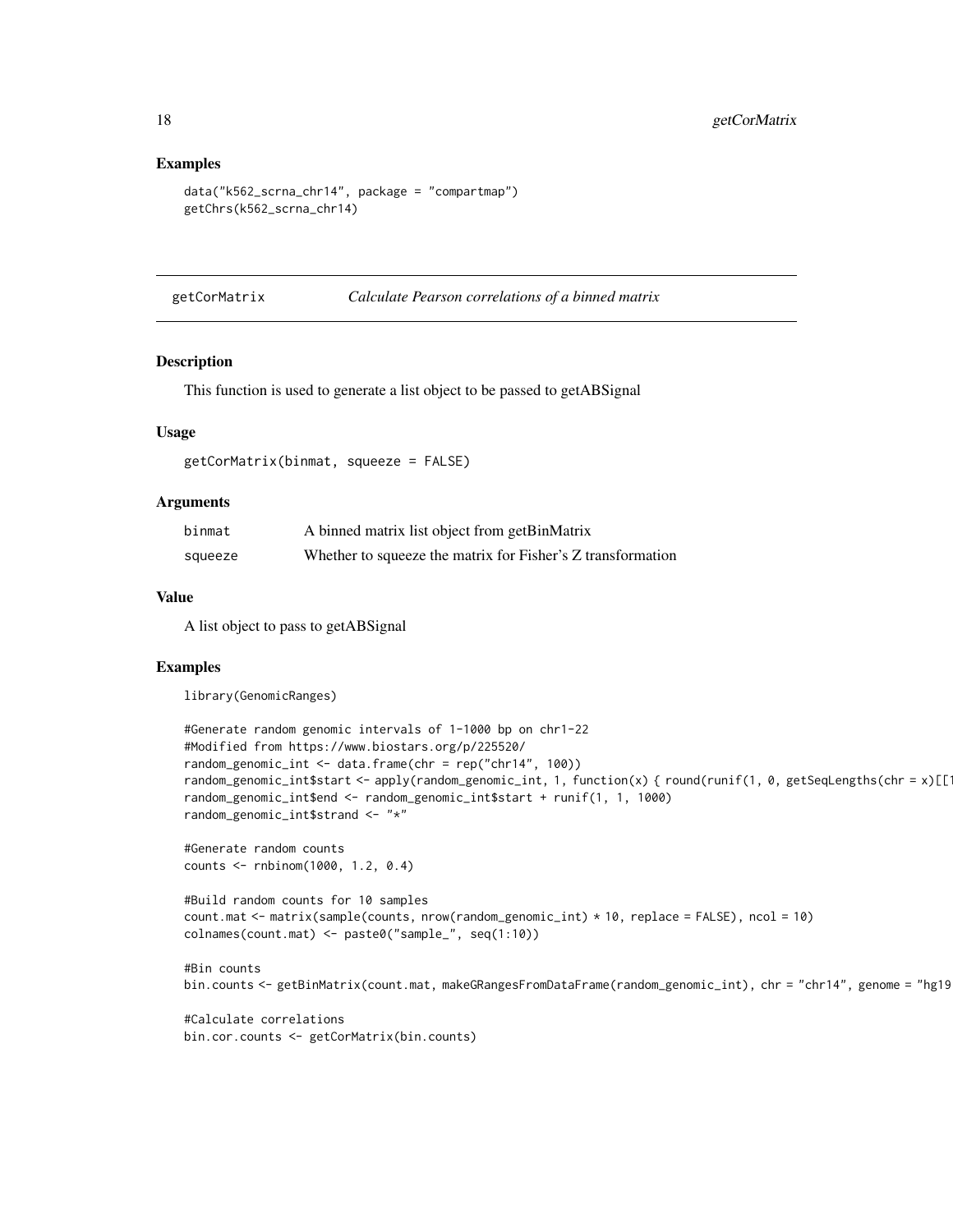<span id="page-18-0"></span>getDenoisedMatrix *Wrapper to denoise a correlation matrix using a Random Matrix Theory approach*

### Description

Wrapper to denoise a correlation matrix using a Random Matrix Theory approach

### Usage

```
getDenoisedCorMatrix(
 obj,
  res = 1e+06,
  chr = "chr14",genome = c("hg19", "hg38", "mm9", "mm10"),
  iter = 2,
  targets = NULL,
 prior.means = NULL,
 assay = c("rna", "atac")\lambda
```
#### Arguments

| obi         | Summarized Experiment object with row Ranges for each feature and colnames        |
|-------------|-----------------------------------------------------------------------------------|
| res         | The resolution desired (default is a megabase 1e6)                                |
| chr         | Which chromosome to perform the denoising                                         |
| genome      | Which genome (default is hg19)                                                    |
| iter        | How many iterations to perform denoising                                          |
| targets     | Samples/cells to shrink towards                                                   |
| prior.means | The means of the bin-level prior distribution (default will compute them for you) |
| assay       | What assay type this is ("rna", "atac")                                           |
|             |                                                                                   |

### Value

A denoised correlation matrix object for plotting with plotCorMatrix

```
data("k562_scrna_chr14", package = "compartmap")
denoised_cor_mat <- getDenoisedCorMatrix(k562_scrna_chr14, genome = "hg19", assay = "rna")
```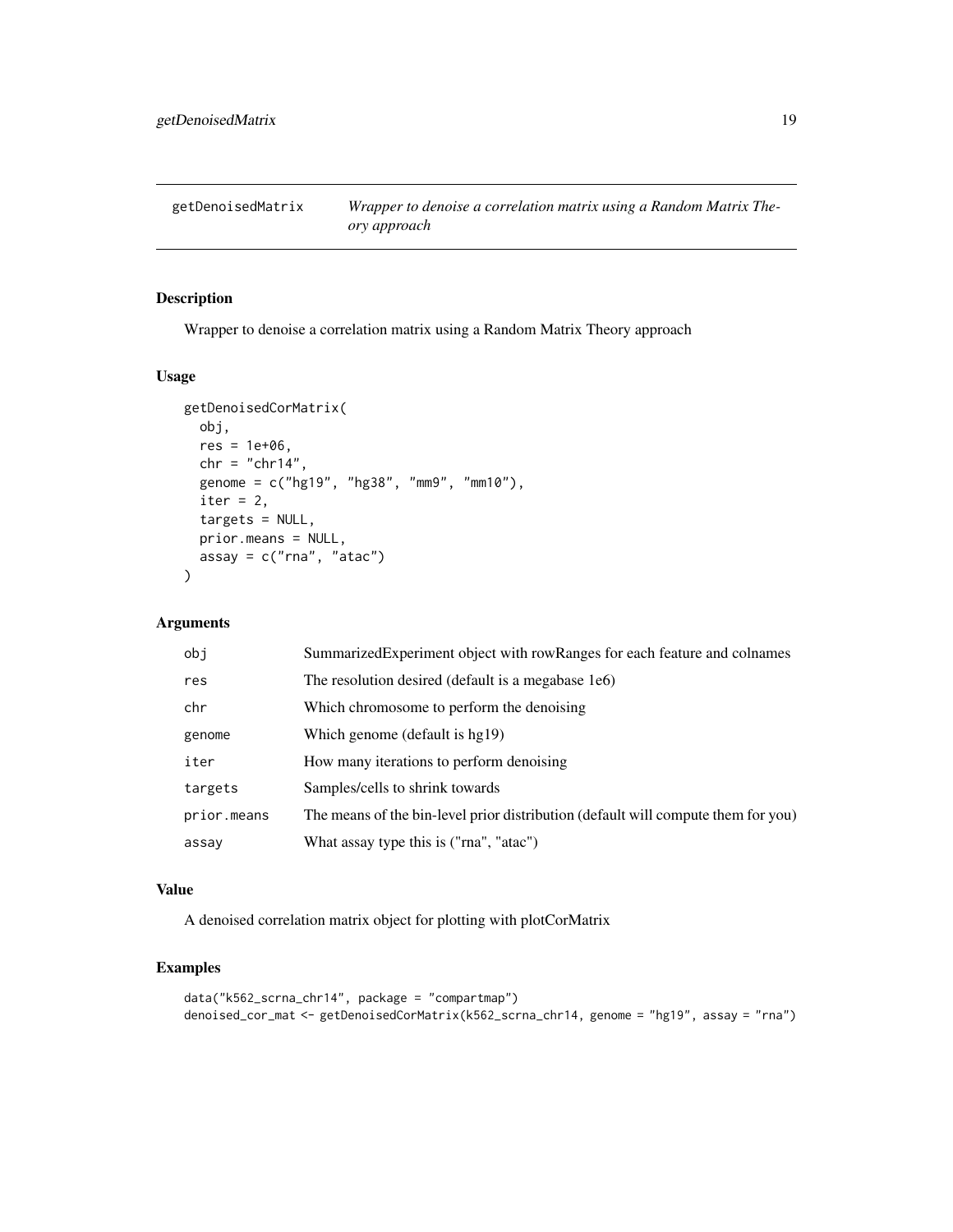<span id="page-19-0"></span>getDomainInflections *A wrapper function to generate a GRanges object of chromatin domain inflection points*

### Description

A wrapper function to generate a GRanges object of chromatin domain inflection points

### Usage

```
getDomainInflections(
  gr,
 what = "score",res = 1e+06,
 chrs = c(paste0("chr", 1:22), "chrX"),
  genome = c("hg19", "hg38", "mm9", "mm10")
\mathcal{L}
```
### Arguments

| gr     | Input GRanges object with mools column corresponding to chromatin domains |
|--------|---------------------------------------------------------------------------|
| what   | The name of the column containing the chromatin domain information        |
| res    | What resolution the domains were called                                   |
| chrs   | Which chromosomes to work on                                              |
| genome | Which genome does the input data come from                                |

#### Value

A GRanges object of compartment inflection points

```
data("k562_scrna_chr14", package = "compartmap")
chr14_domains <- scCompartments(k562_scrna_chr14,
                                res = 1e6, genome = "hg19",
                                group = TRUE, bootstrap = FALSE)
chr14_domain_inflections <- getDomainInflections(chr14_domains, what = "pc")
```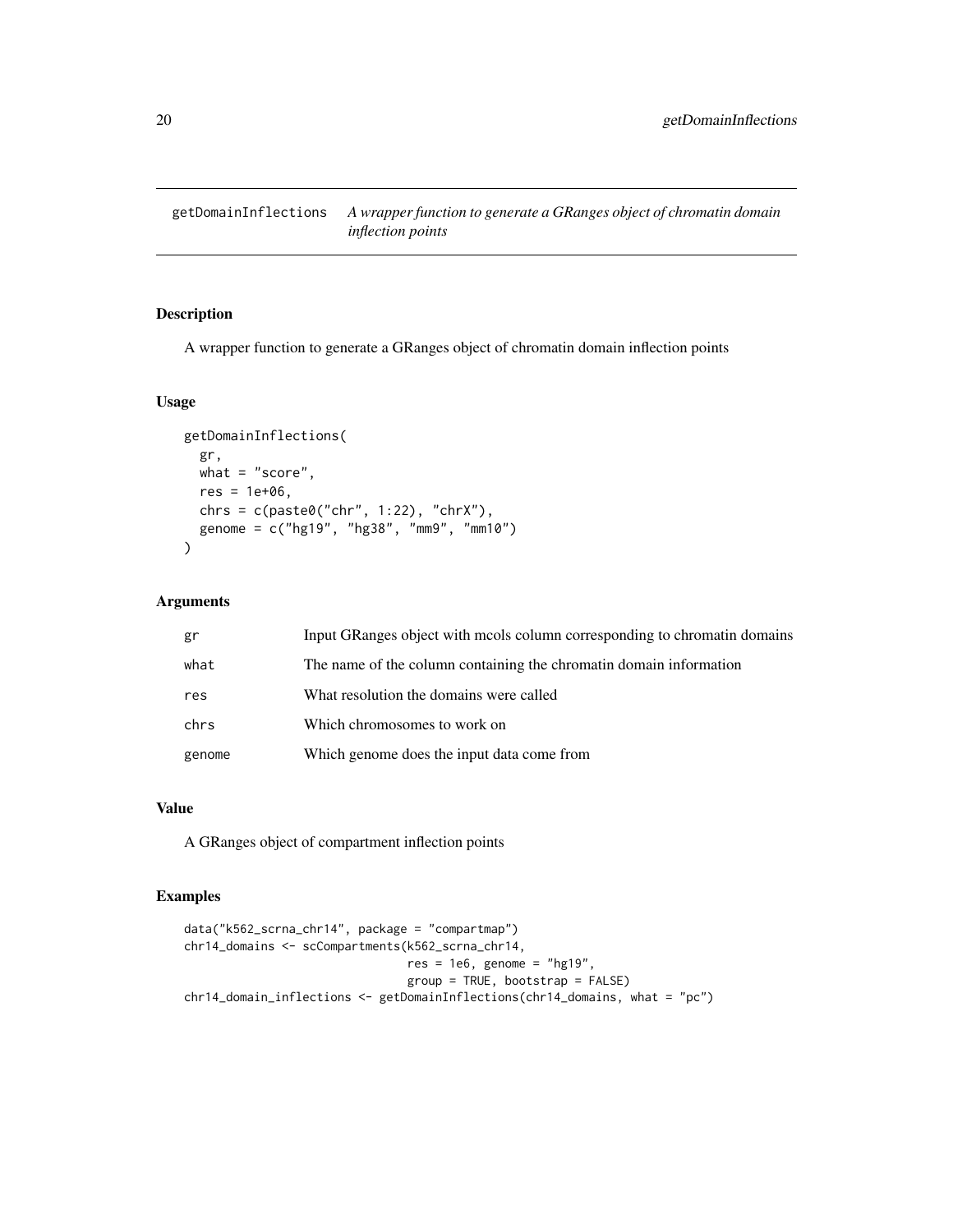<span id="page-20-0"></span>

Get the global means of a matrix

#### Usage

```
getGlobalMeans(obj, targets = NULL, assay = c("atac", "rna"))
```
### Arguments

| obi     | Input SummarizedExperiment object                                   |
|---------|---------------------------------------------------------------------|
| targets | Column names or indices to indicate which samples to shrink towards |
| assav   | What type of assay the data are from                                |

### Value

A vector of global or targeted means

#### Examples

```
data("k562_scrna_chr14", package = "compartmap")
scrna.global.means <- getGlobalMeans(k562_scrna_chr14, assay = "rna")
```
getMatrixBlocks *Get chunked sets of row-wise or column-wise indices of a matrix*

#### Description

Get chunked sets of row-wise or column-wise indices of a matrix

#### Usage

```
getMatrixBlocks(mat, chunk.size = 1e+05, by.row = TRUE, by.col = FALSE)
```
### Arguments

| mat        | Input matrix                               |
|------------|--------------------------------------------|
| chunk.size | The size of the chunks to use for coercion |
| by.row     | Whether to chunk in a row-wise fashion     |
| by.col     | Whether to chunk in a column-wise fashion  |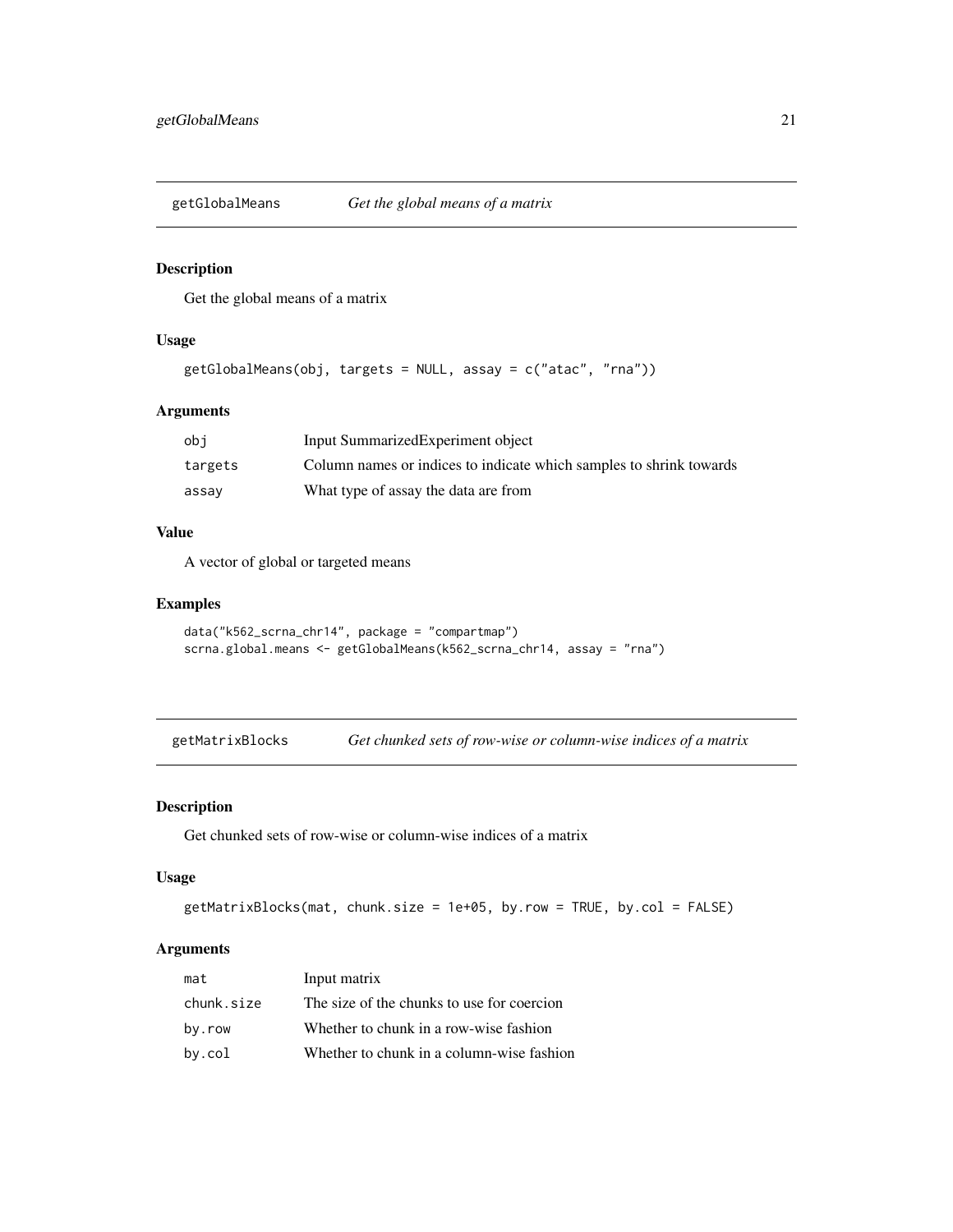### Value

A set of chunked indices

### Examples

```
#make a sparse binary matrix
library(Matrix)
m < - 100n < -1000mat <- round(matrix(runif(m*n), m, n))
mat.sparse <- Matrix(mat, sparse = TRUE)
#get row-wise chunks of 10
chunks <- getMatrixBlocks(mat.sparse, chunk.size = 10)
```
#### getSeqLengths *Get the seqlengths of a chromosome*

### Description

The goal for this function is to eliminate the need to lug around large packages when we only want seqlengths for things.

#### Usage

```
getSeqLengths(genome = c("hg19", "hg38", "mm9", "mm10"), chr = "chr14")
```
### Arguments

| genome | The desired genome to use ("hg19", "hg38", "mm9", "mm10") |
|--------|-----------------------------------------------------------|
| chr    | What chromosome to extract the seqlengths of              |

#### Value

The seqlengths of a specific chromosome

```
hg19.chr14.seqlengths <- getSeqLengths(genome = "hg19", chr = "chr14")
```
<span id="page-21-0"></span>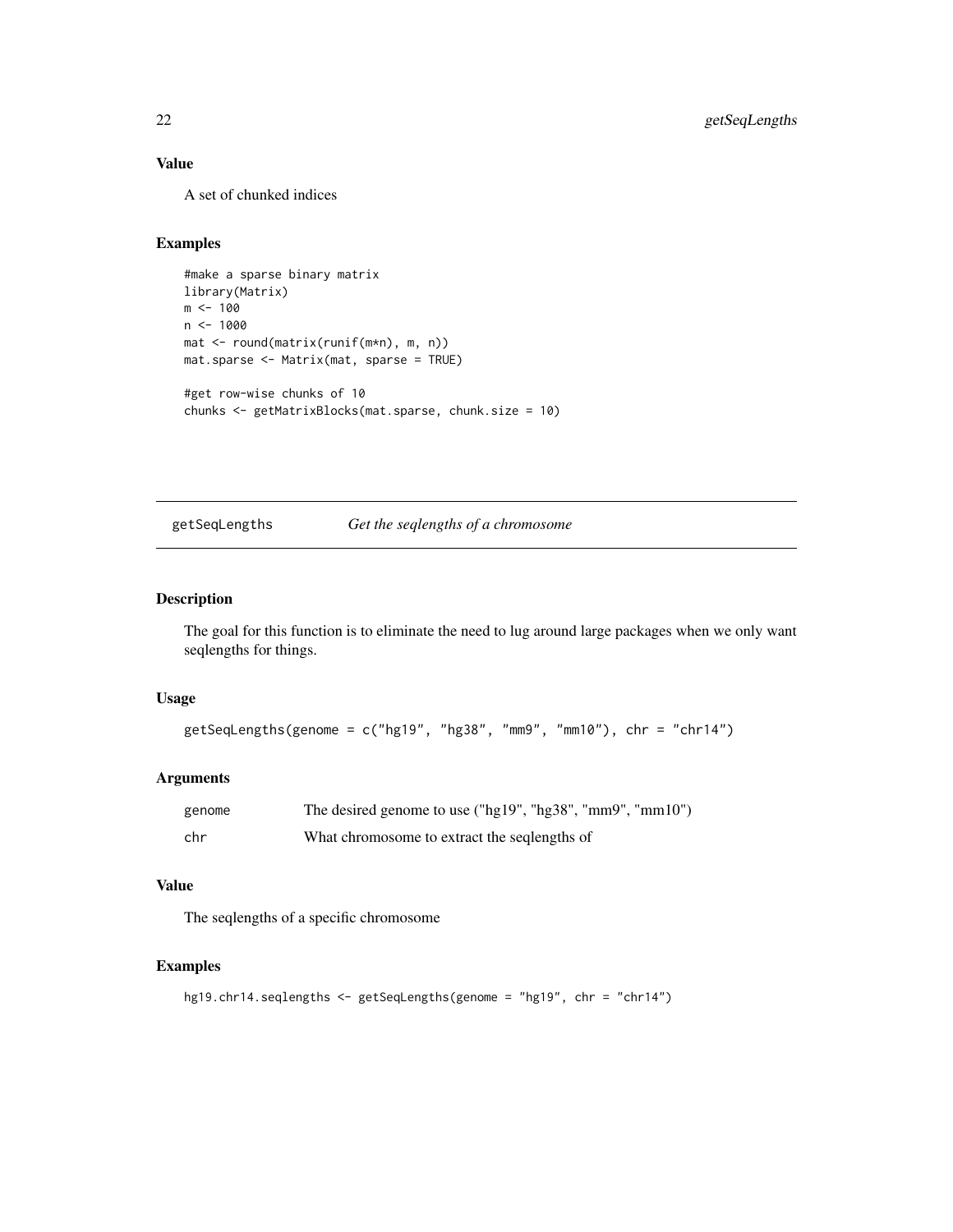<span id="page-22-0"></span>getShrinkageTargets *Get the specified samples to shrink towards instead of the global mean*

### Description

Get the specified samples to shrink towards instead of the global mean

#### Usage

```
getShrinkageTargets(obj, group)
```
### Arguments

| obi   | Input matrix                                   |
|-------|------------------------------------------------|
| group | Samples/colnames to use for targeted shrinkage |

### Value

A matrix composed of samples to shrink towards

#### Examples

```
dummy <- matrix(rnorm(1000), ncol=25)
dummy.sub <- getShrinkageTargets(dummy, group = c(1,5,8,10))
```
getSVD *Compute the SVD of a matrix using irlba*

#### Description

Compute the SVD of a matrix using irlba

#### Usage

 $getsVD(matrix, k = 1, single, vec = c("left", "right"))$ 

#### Arguments

| matrix   | A p x n input matrix                                |
|----------|-----------------------------------------------------|
| k        | Number of singular vectors to return                |
| sing.vec | Whether to return the right or left singular vector |

### Value

A singular vector or matrix with sign corresponding to positive values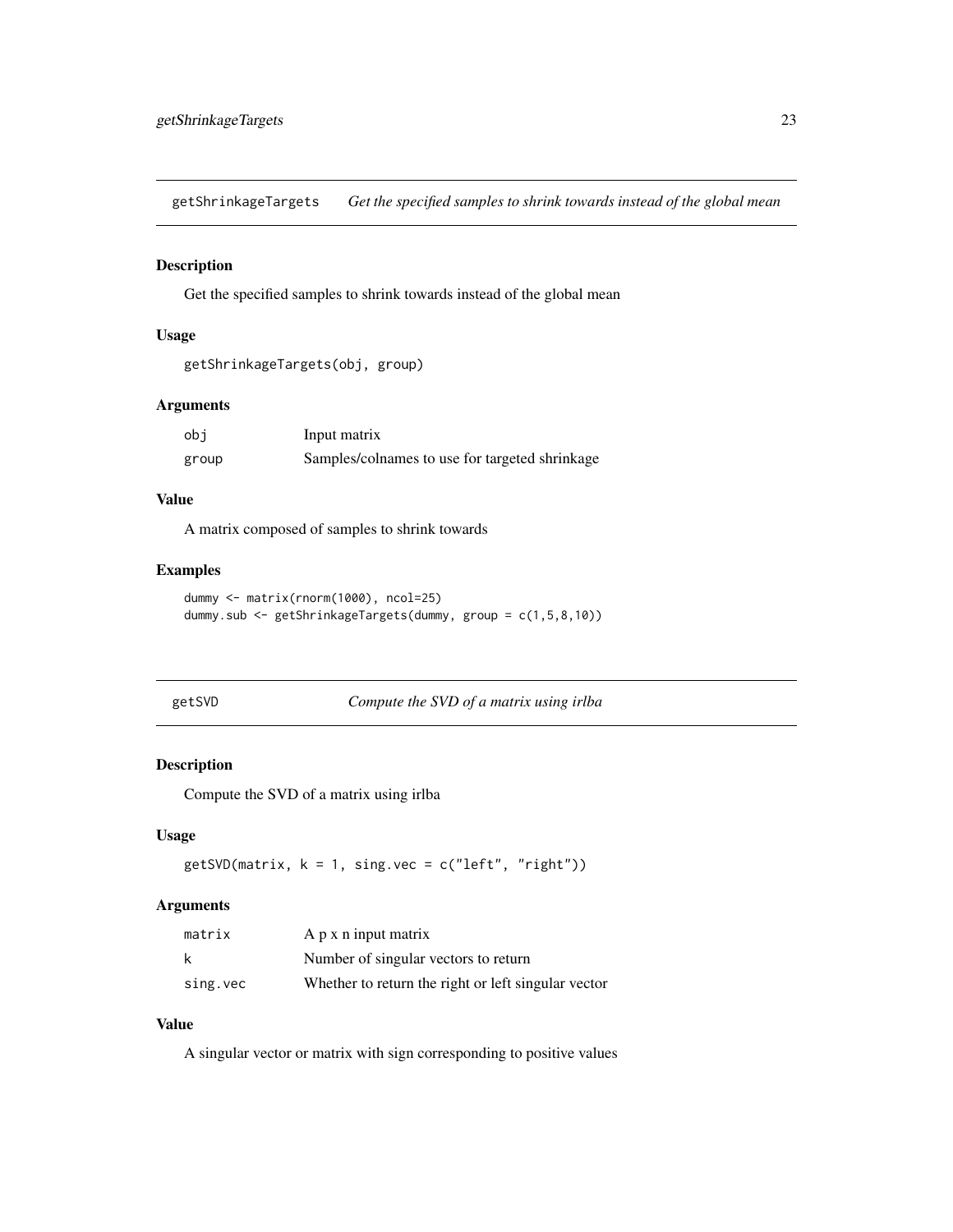### Examples

```
dummy <- matrix(rnorm(10000), ncol=25)
sing_vec <- getSVD(dummy, k = 1, sing.vec = "right")
```

| hdf5TFIDF | Transform/normalize compartment calls using TF-IDF on HDF5- |  |  |  |
|-----------|-------------------------------------------------------------|--|--|--|
|           | backed objects                                              |  |  |  |

### Description

Transform/normalize compartment calls using TF-IDF on HDF5-backed objects

### Usage

```
hdf5TFIDF(h5, scale.factor = 1e+05, return.dense = FALSE, return.se = FALSE)
```
### Arguments

| h5           | Summarized Experiment object, Delayed Matrix, or a normal matrix                     |
|--------------|--------------------------------------------------------------------------------------|
| scale.factor | Scaling factor for the term-frequency (TF)                                           |
| return.dense | Whether to return a dense, in memory matrix                                          |
| return.se    | Whether to return the TF-IDF matrix as a new assay in the Summarized Experi-<br>ment |

### Value

A TF-IDF transformed matrix of the same dimensions as the input

```
m <- 1000
n < -100mat <- round(matrix(runif(m*n), m, n))
#Input needs to be a tall matrix
tfidf <- hdf5TFIDF(mat)
```
<span id="page-23-0"></span>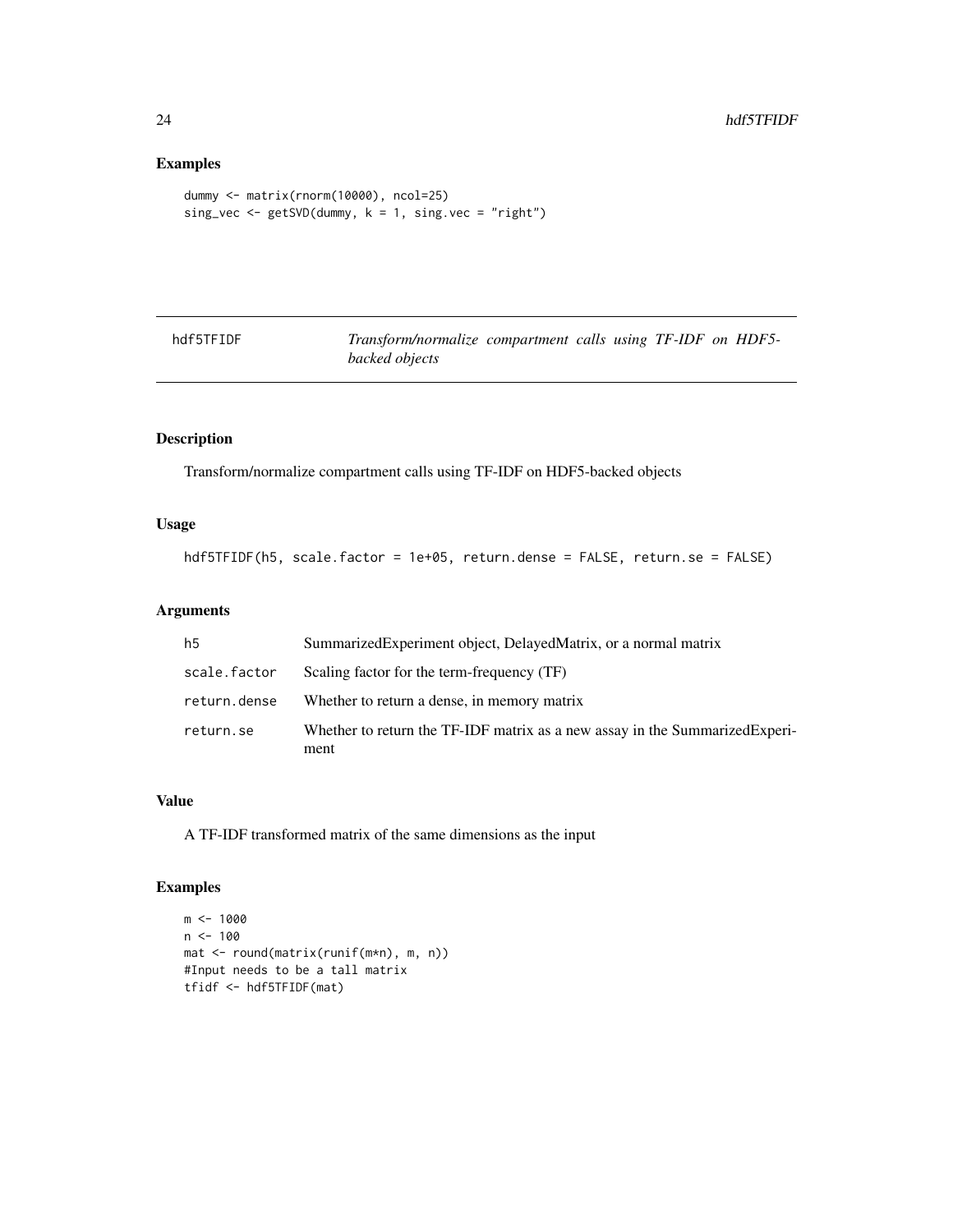<span id="page-24-0"></span>

This object was generated using the Homo.sapiens package. The script used for this object is found in the inst/scripts directory

### Usage

data(hg19.gr, package = "compartmap")

### Author(s)

Benjamin K Johnson <br/>ben.johnson@vai.org>

hg38.gr *hg38 seqlengths as a GRanges object*

### Description

This object was generated using the BSgenome.Hsapiens.UCSC.hg38 package. The script used for this object is found in the inst/scripts directory

### Usage

data(hg38.gr, package = "compartmap")

### Author(s)

Benjamin K Johnson <br/>ben.johnson@vai.org>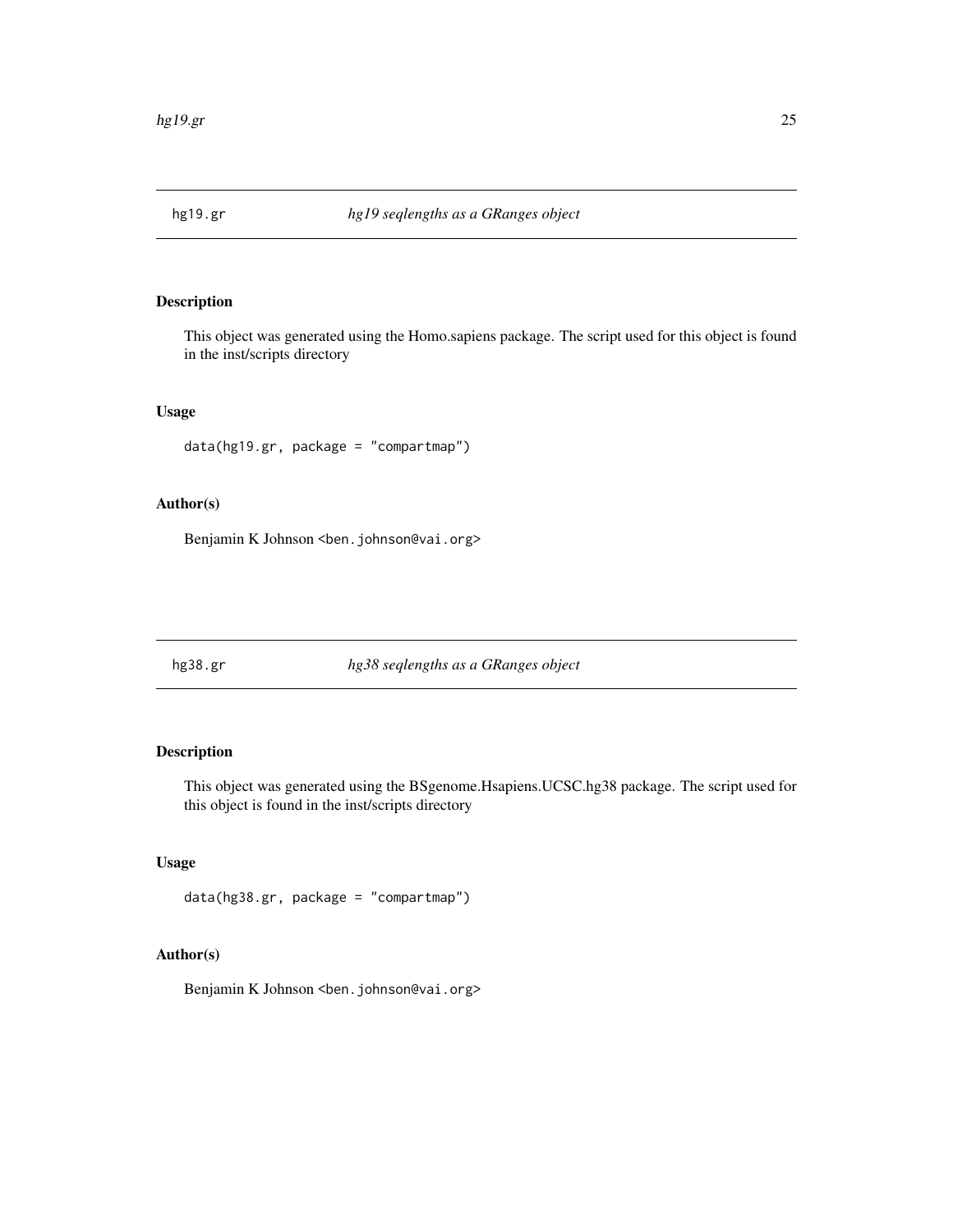<span id="page-25-0"></span>

fisherZ returns the inverse (squeezed) Fisher's Z transformed Pearson's r. This will fail if a matrix is used as input instead of a vector.

### Usage

```
ifisherZ(cormat)
```
### Arguments

cormat vector of Fisher's Z transformed Pearson correlations or an eignevector

### Details

This function returns the inverse (squeezed) Fisher's Z transformed Pearson's r

#### Value

Back transformed Fisher's Z

### Examples

```
#Generate a random binary (-1, 1) matrix
mat \le matrix(sample(c(1,-1), 10000, replace = TRUE), ncol = 100)
```
#Correct matrix diag diag(mat)  $<-1$ 

#Transform mat.transform <- fisherZ(mat)

```
#Back transform
mat.transform.inverse <- apply(mat.transform, 1, ifisherZ)
```
importBigWig *Import and optionally summarize a bigwig at a given resolution*

#### Description

Import and optionally summarize a bigwig at a given resolution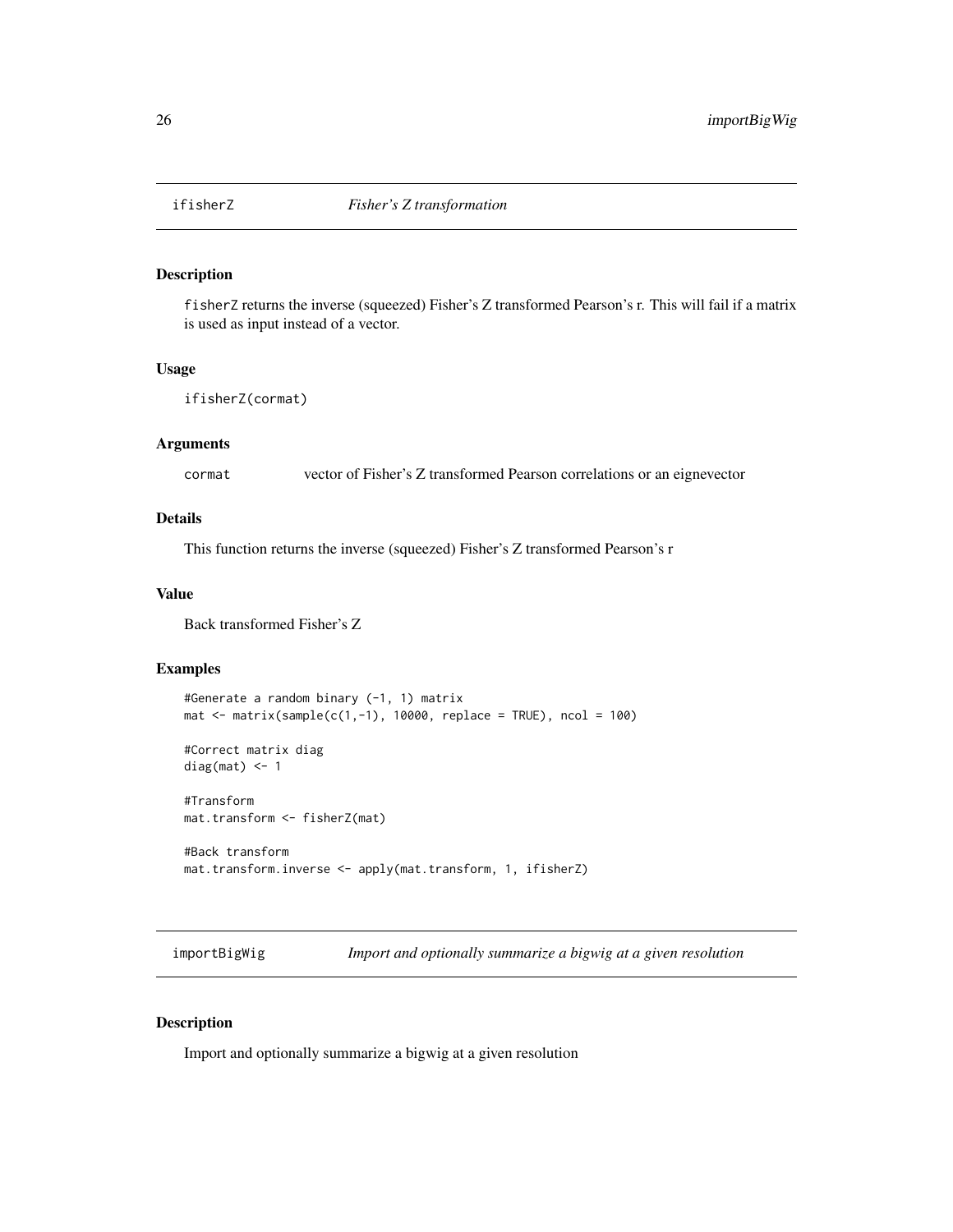<span id="page-26-0"></span>k562\_scatac\_chr14 27

### Usage

```
importBigWig(
 bw,
 bins = NULL,
 summarize = FALSE,
 genome = c("hg19", "hg38", "mm9", "mm10")
)
```
### Arguments

| bw        | Path a bigwig file                                              |
|-----------|-----------------------------------------------------------------|
| bins      | Optional set of bins as a GRanges to summarize the bigwig to    |
| summarize | Whether to perform mean summarization                           |
| genome    | Which genome is the bigwig from ("hg19", "hg38", "mm9", "mm10") |

### Value

SummerizedExperiment object with rowRanges corresponding to summarized features

k562\_scatac\_chr14 *Example scATAC-seq data for compartmap*

### Description

This data was generated using the data from the reference via bwa mem and pre-processing the data using the csaw package.

### Usage

data(k562\_scatac\_chr14, package = "compartmap")

### Author(s)

Benjamin K Johnson <br/>ben.johnson@vai.org>

### References

<https://www.ncbi.nlm.nih.gov//geo/query/acc.cgi?acc=GSE99172>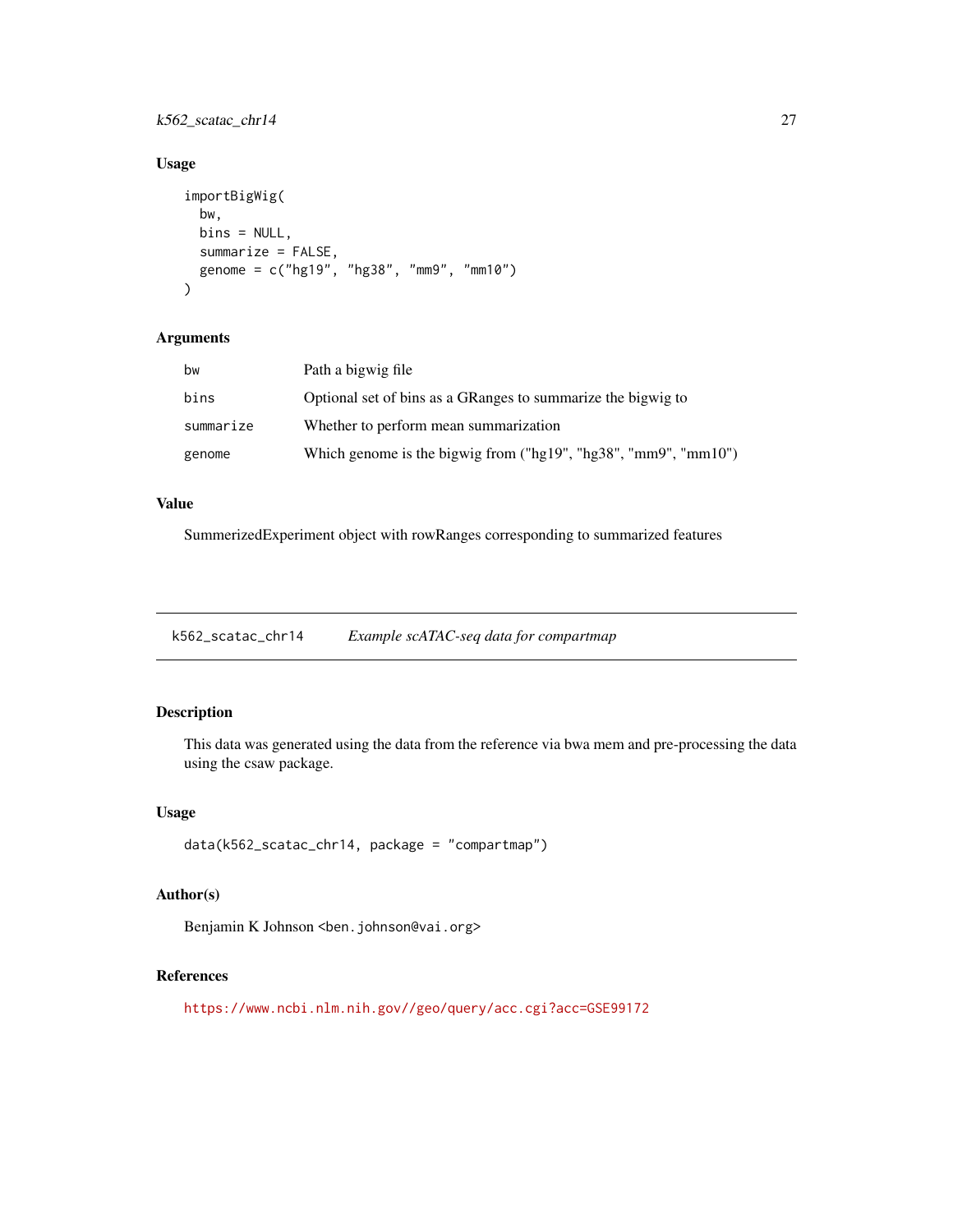<span id="page-27-0"></span>k562\_scrna\_chr14 *Example scRNA-seq data for compartmap*

### Description

This object was generated using the K562 data from the STORM-seq paper and pre-processed using the scran and scater packages and TF-IDF transformed.

### Usage

data(k562\_scrna\_chr14, package = "compartmap")

### Author(s)

Benjamin K Johnson <br/>ben.johnson@vai.org>

k562\_scrna\_se\_chr14 *Example scRNA-seq data for compartmap*

### Description

This object was generated using the K562 data from the STORM-seq paper and pre-processed using the scran and scater packages and are raw counts.

### Usage

```
data(k562_scrna_raw, package = "compartmap")
```
### Author(s)

Benjamin K Johnson <br/>ben.johnson@vai.org>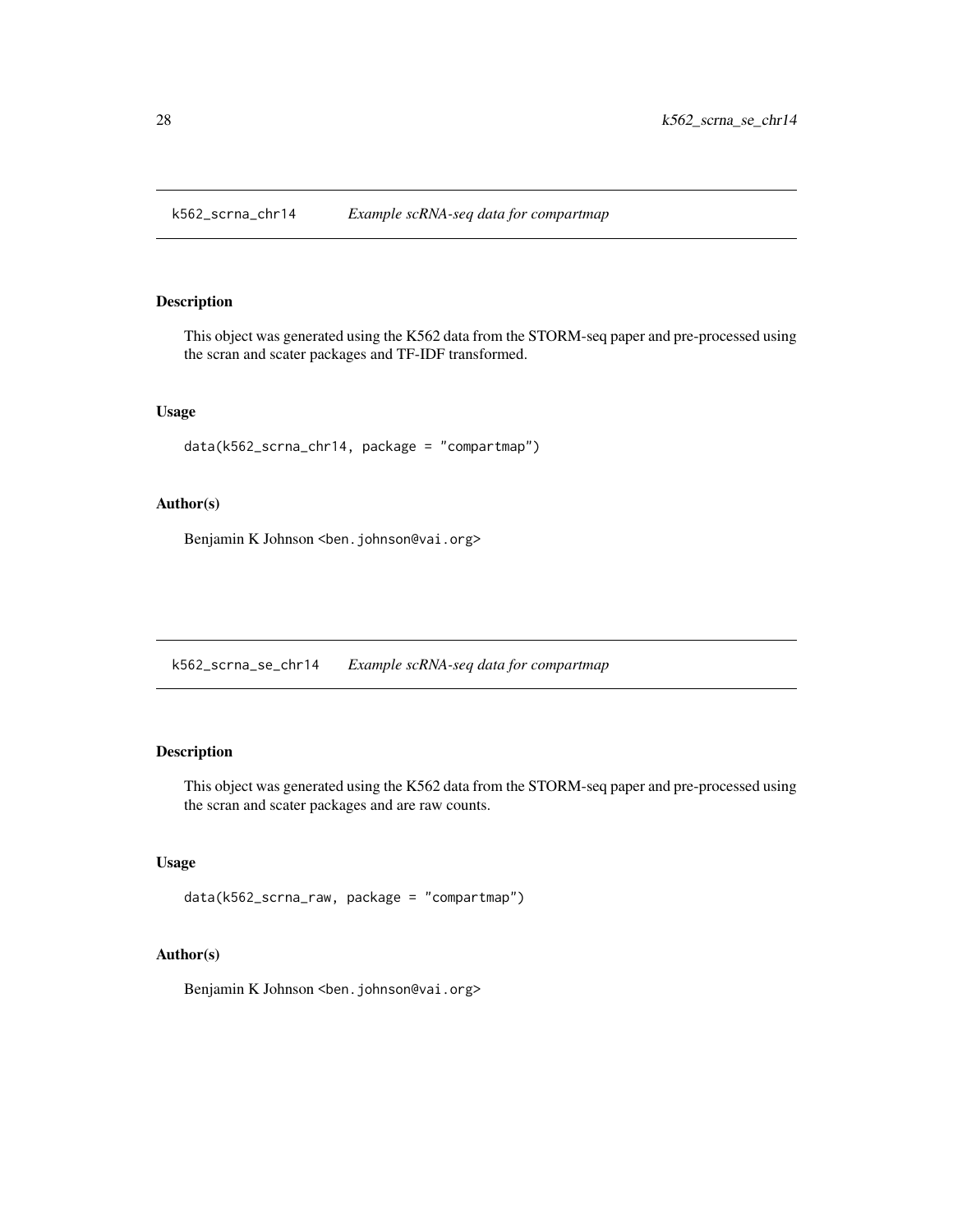<span id="page-28-0"></span>

TODO: farm out to C++ and test, at least when there are no NAs

#### Usage

```
meanSmoother(x, k = 1, iter = 2, na.rm = TRUE, delta = 0, w = NULL)
```
### Arguments

| $\mathsf{x}$ | Input data matrix: samples are columns, regions/loci are rows  |
|--------------|----------------------------------------------------------------|
| k            | Number of windows to use (default $k=1$ , i.e., 3 windows)     |
| iter         | Number of iterations to smooth (default is 2)                  |
| na.rm        | Whether to remove NAs prior to smoothing (TRUE)                |
| delta        | Convergence threshold (overrides iter if $> 0$ ; default is 0) |
| W            | Weights, if using any (NULL)                                   |

### Value

Smoothed data matrix

#### Examples

```
dummy <- matrix(rnorm(10000), ncol=25)
smooth.dummy <- meanSmoother(dummy)
smooth.dummy <- meanSmoother(dummy, iter=3)
smooth.dummy <- meanSmoother(dummy, delta=1e-3)
```
mm10.gr *mm10 seqlengths as a GRanges object*

### Description

This object was generated using the Mus.musculus package. The script used for this object is found in the inst/scripts directory

### Usage

```
data(mm10.gr, package = "compartmap")
```
### Author(s)

Benjamin K Johnson <br/>ben.johnson@vai.org>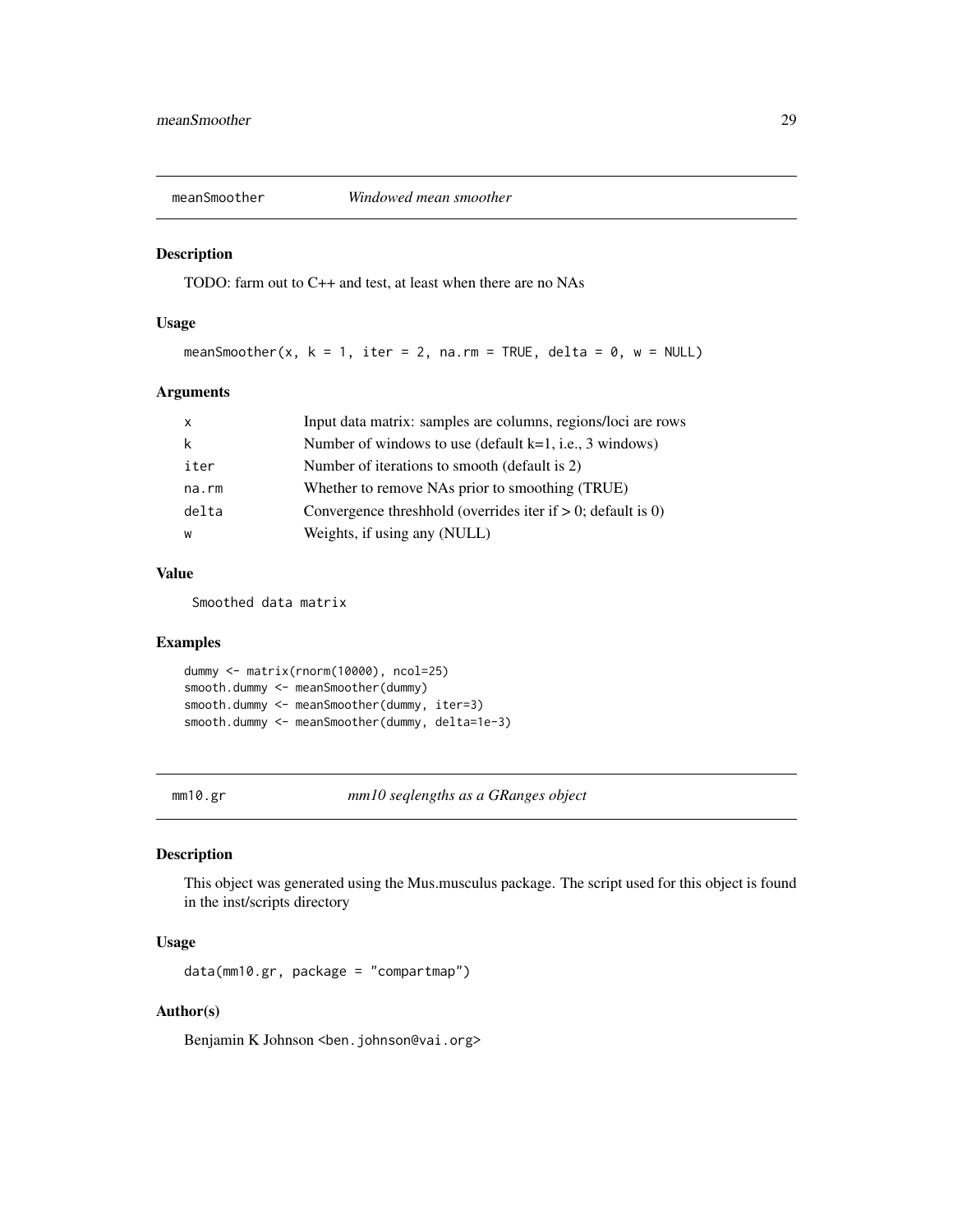<span id="page-29-0"></span>

This object was generated using the BSgenome.Mmusculus.UCSC.mm9 package. The script used for this object is found in the inst/scripts directory

#### Usage

data(mm9.gr, package = "compartmap")

#### Author(s)

Benjamin K Johnson <br/>ben.johnson@vai.org>

plotAB *Plots A/B compartment estimates on a per chromosome basis*

#### Description

Plot A/B compartments bins

```
plotAB(
  x,
 chr = NULL,
 what = "score",
 main = "",ylim = c(-1, 1),unitarize = FALSE,
  reverse = FALSE,
  top.col = "deeppink4",
 bot.col = "grey50",
 with.ci = FALSE,filter = TRUE,
 filter.min.eigen = 0.02,
 median.conf = FALSE
)
```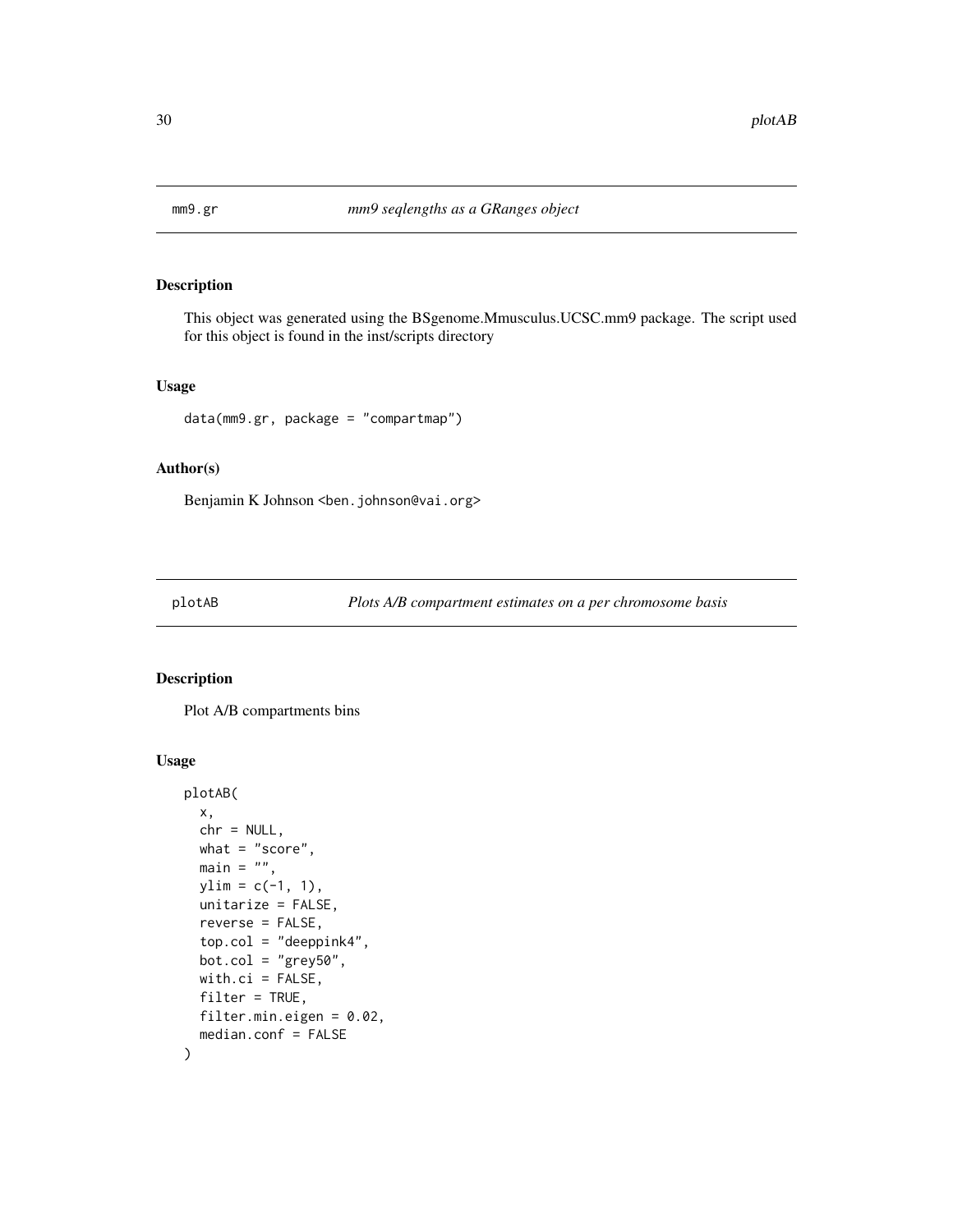#### plotAB 31

#### **Arguments**

| X                | The matrix obejct returned from getCompartments             |
|------------------|-------------------------------------------------------------|
| chr              | Chromosome to subset to for plotting                        |
| what             | Which metadata column to plot                               |
| main             | Title for the plot                                          |
| ylim             | Y-axis limits (default is $-1$ to 1)                        |
| unitarize        | Should the data be unitarized?                              |
| reverse          | Reverse the sign of the PC values?                          |
| top.col          | Top (pos. PC values) chromatin color to be plotted          |
| bot.col          | Bottom (neg. PC values) chromatin color to be plotted       |
| with.ci          | Whether to plot confidence intervals                        |
| filter           | Whether to filter eigenvalues close to zero (default: TRUE) |
| filter.min.eigen |                                                             |
|                  | Minimum absolute eigenvalue to include in the plot          |
| median.conf      | Plot the median confidence estimate across the chromosome?  |

#### Value

A plot of inferred A/B compartments

### Examples

library(GenomicRanges)

```
#Generate random genomic intervals of 1-1000 bp on chr1-22
#Modified from https://www.biostars.org/p/225520/
random_genomic_int <- data.frame(chr = rep("chr14", 100))
random_genomic_int$start <- apply(random_genomic_int, 1, function(x) { round(runif(1, 0, getSeqLengths(chr = x)[[1])
random_genomic_int$end <- random_genomic_int$start + runif(1, 1, 1000)
random_genomic_int$strand <- "*"
```
#Generate random counts counts <- rnbinom(1000, 1.2, 0.4)

```
#Build random counts for 10 samples
count.mat <- matrix(sample(counts, nrow(random_genomic_int) * 10, replace = FALSE), ncol = 10)
colnames(count.mat) <- paste0("sample_", seq(1:10))
```

```
#Bin counts
bin.counts <- getBinMatrix(count.mat, makeGRangesFromDataFrame(random_genomic_int), chr = "chr14", genome = "hg19")
```

```
#Calculate correlations
bin.cor.counts <- getCorMatrix(bin.counts)
```

```
#Get A/B signal
absignal <- getABSignal(bin.cor.counts)
```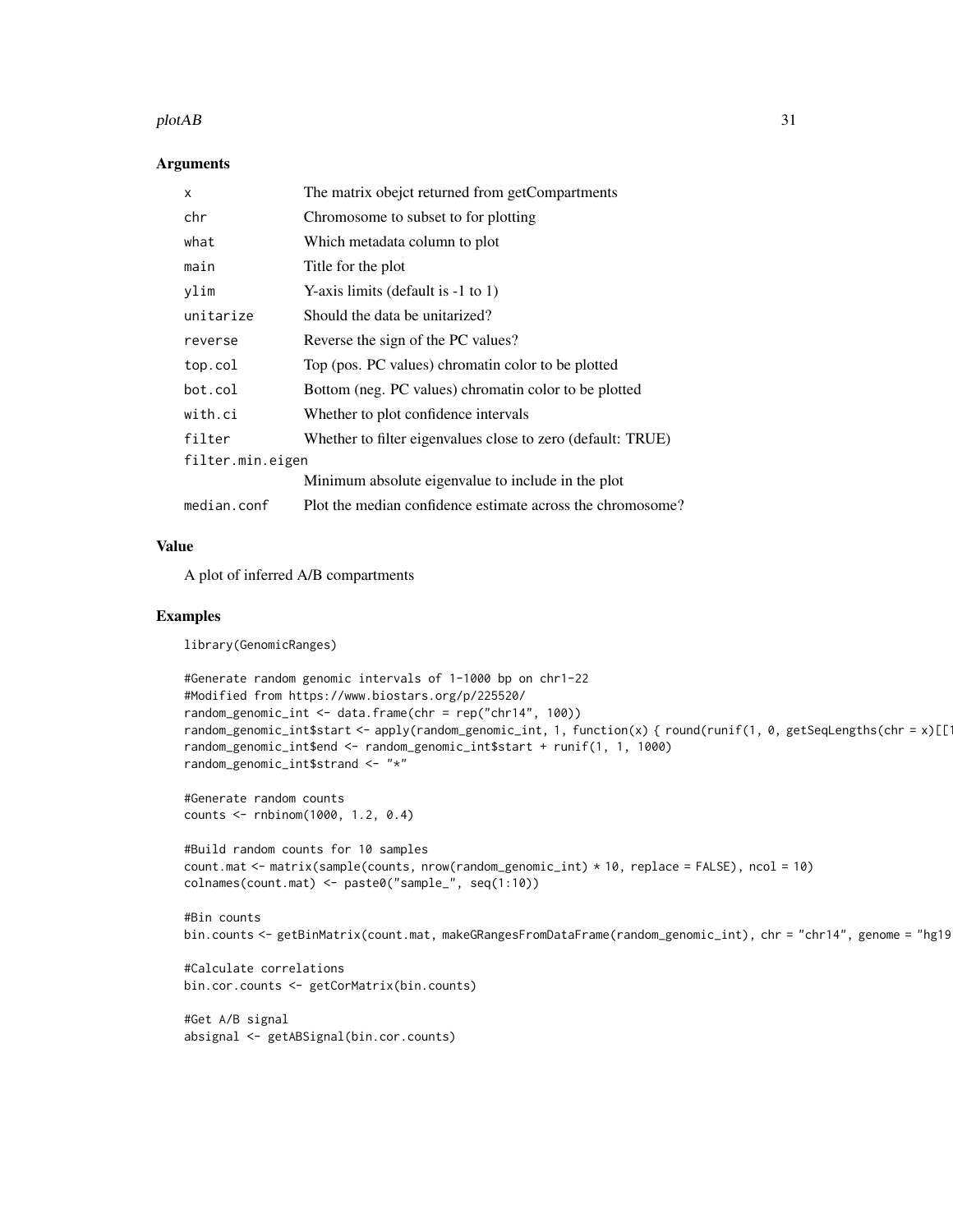```
#Plot the A/B signal
par(mar=c(1,1,1,1))
par(mfrow=c(1,1))
plotAB(absignal, what = "pc")
```
plotCorMatrix *Plot a denoised correlation matrix*

### Description

Plot a denoised correlation matrix

### Usage

```
plotCorMatrix(
  denoised.cor.mat,
 midpoint = 0.3,
  return.plot.obj = FALSE,
  uppertri = FALSE,lowertri = FALSE
\lambda
```
### Arguments

| denoised.cor.mat |                                                               |
|------------------|---------------------------------------------------------------|
|                  | The denoised correlation matrix object from getDenoisedMatrix |
| midpoint         | The midpoint for the coloring (default is $0.3$ )             |
| return.plot.obj  |                                                               |
|                  | Whether to return the ggplot object                           |
| uppertri         | Whether to keep the upper triangle of the matrix              |
| lowertri         | Whether to keep the lower triangle of the matrix              |

#### Value

Either a ggplot object or plot

```
dummy <- matrix(rnorm(10000), ncol=25)
set.seed(1000)
my_plot <- plotCorMatrix(dummy, return.plot.obj = TRUE)
```
<span id="page-31-0"></span>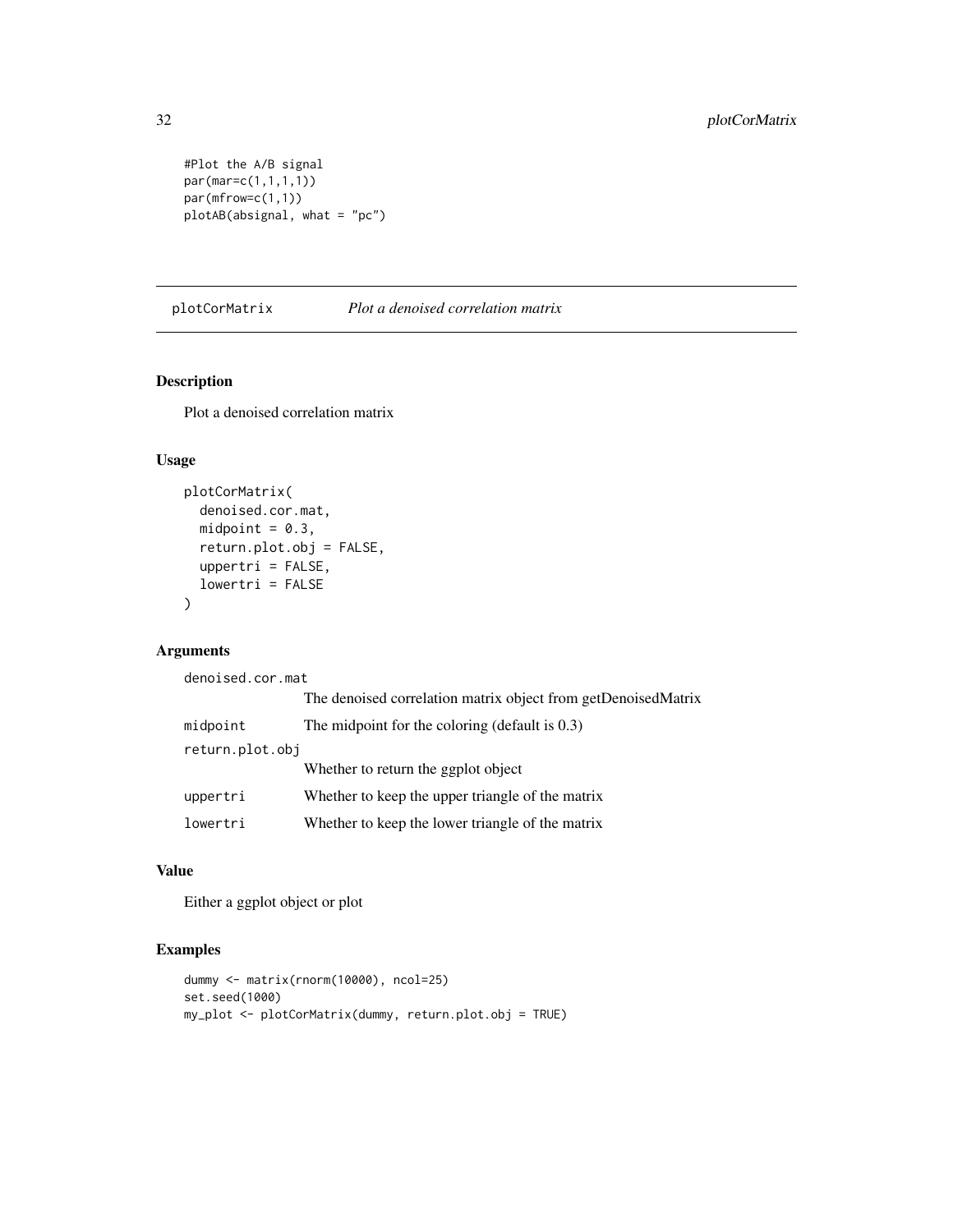<span id="page-32-0"></span>precomputeBootstrapMeans

*Pre-compute the global means for bootstrapping compartments*

### Description

Pre-compute the global means for bootstrapping compartments

### Usage

```
precomputeBootstrapMeans(
 obj,
 targets = NULL,
 num.bootstraps = 100,
 assay = c("atac", "rna"),parallel = FALSE,
 num.cores = 1
)
```
### Arguments

| obj       | Input SummarizedExperiment object                  |
|-----------|----------------------------------------------------|
| targets   | Optional targets to shrink towards                 |
|           | num.bootstraps The number of bootstraps to compute |
| assay     | What type of assay the data are from               |
| parallel  | Whether to run in parallel                         |
| num.cores | How many cores to use for parallel processing      |

### Value

A matrix of bootstrapped global means

```
data("k562_scrna_chr14", package = "compartmap")
scrna.bootstrap.global.means <- precomputeBootstrapMeans(k562_scrna_chr14, assay = "rna", num.bootstraps = 2)
```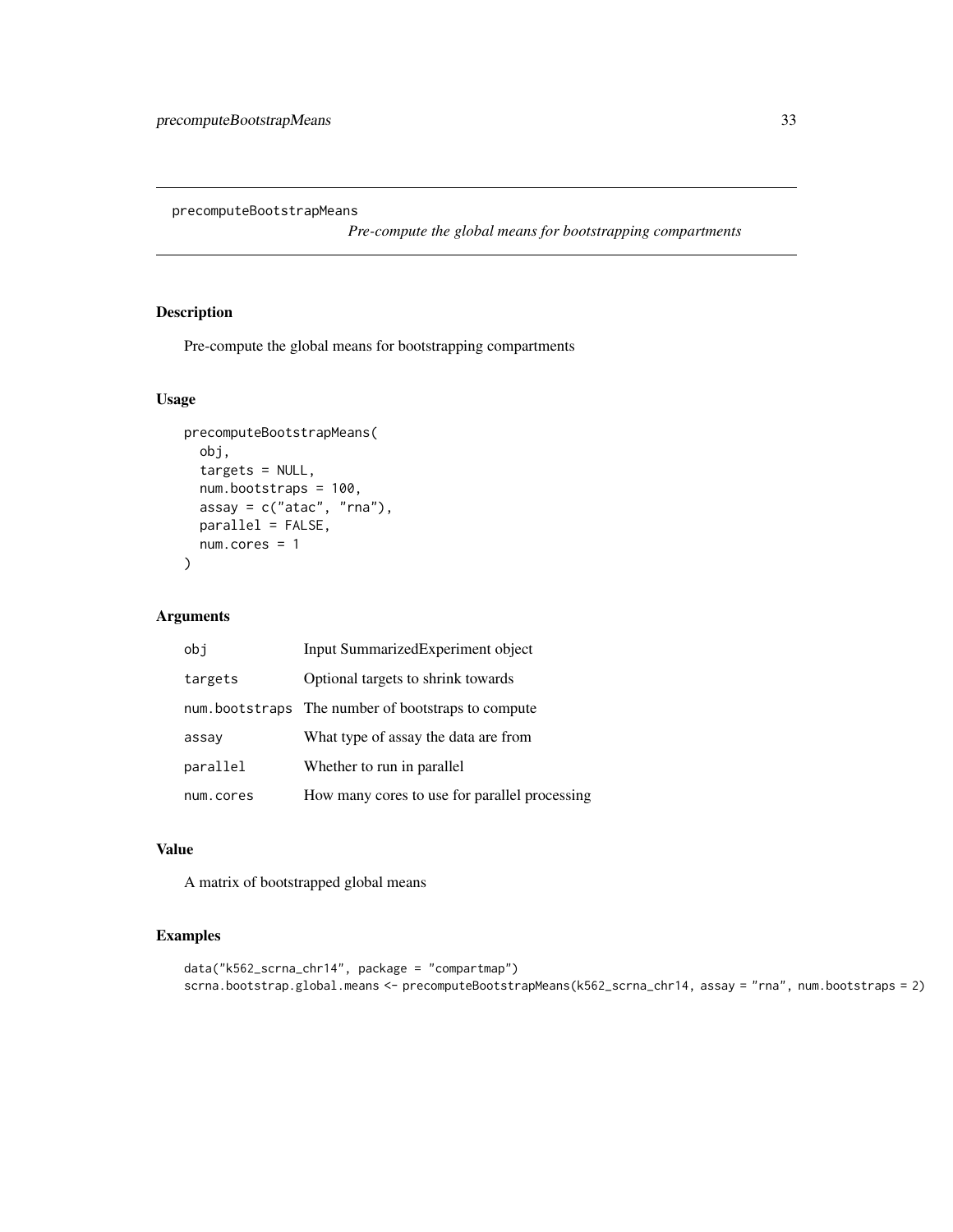<span id="page-33-0"></span>removeEmptyBoots *Remove bootstrap estimates that failed*

### Description

Remove bootstrap estimates that failed

#### Usage

```
removeEmptyBoots(obj)
```
### Arguments

```
obj Input list object with elements 'pc' and 'gr'
```
### Value

A filtered list object

scCompartments *Estimate A/B compartments from single-cell sequencing data*

### Description

scCompartments returns estimated A/B compartments from sc-seq data.

```
scCompartments(
  obj,
  res = 1e+06,
  parallel = FALSE,
  chr = NULL,
  targets = NULL,
  cores = 2,bootstrap = TRUE,
 num.bootstraps = 100,
  genome = c("hg19", "hg38", "mm9", "mm10"),
 group = FALSE,
  assay = c("atac", "rna")\mathcal{E}
```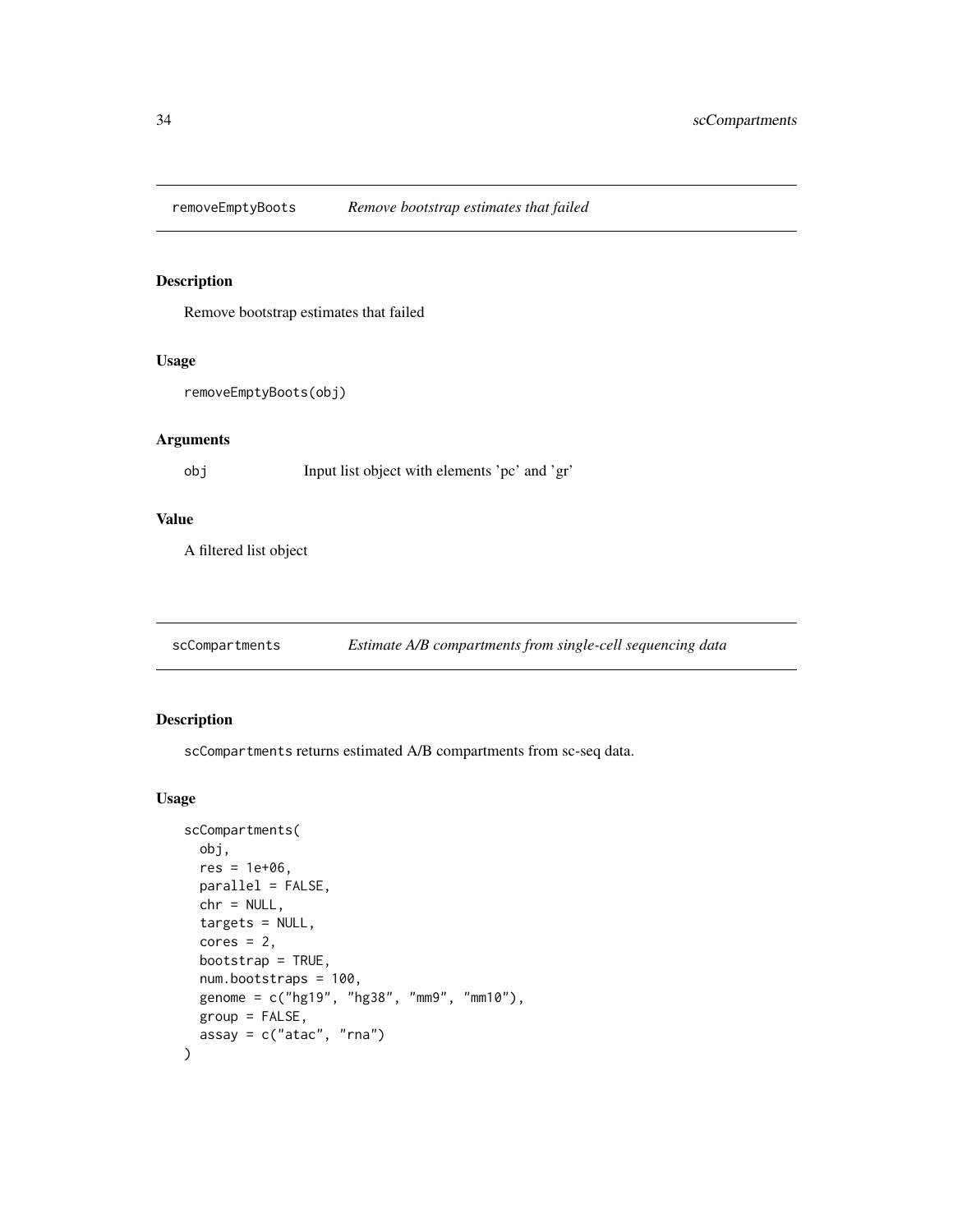#### <span id="page-34-0"></span>shrinkBins 35

#### Arguments

| obj       | Input SummarizedExperiment object                                    |
|-----------|----------------------------------------------------------------------|
| res       | Compartment resolution in bp.                                        |
| parallel  | Whether to run samples in parallel                                   |
| chr       | What chromosome to work on (leave as NULL to run on all chromosomes) |
| targets   | Samples/cells to shrink towards                                      |
| cores     | How many cores to use when running samples in parallel               |
| bootstrap | Whether we should perform bootstrapping of inferred compartments     |
|           | num.bootstraps How many bootstraps to run                            |
| genome    | What genome to work on ("hg19", "hg38", "mm9", "mm10")               |
| group     | Whether to treat this as a group set of samples                      |
| assay     | What type of single-cell assay is the input data ("atac" or "rna")   |

### Value

A RaggedExperiment of inferred compartments

### Examples

```
data("k562_scrna_chr14", package = "compartmap")
sc_compartments <- scCompartments(k562_scrna_chr14, parallel=FALSE, chr="chr14", bootstrap=FALSE, genome="hg19")
```

| shrinkBins | Employ an eBayes shrinkage approach for bin-level estimates for A/B |
|------------|---------------------------------------------------------------------|
|            | inference                                                           |

### Description

shrinkBins returns shrunken bin-level estimates

```
shrinkBins(
 x,
 original.x,
 prior.means = NULL,
 chr = NULL,
 res = 1e+06,
 targets = NULL,
  jse = TRUE,
 assay = c("rna", "atac"),genome = c("hg19", "hg38", "mm9", "mm10")
\mathcal{L}
```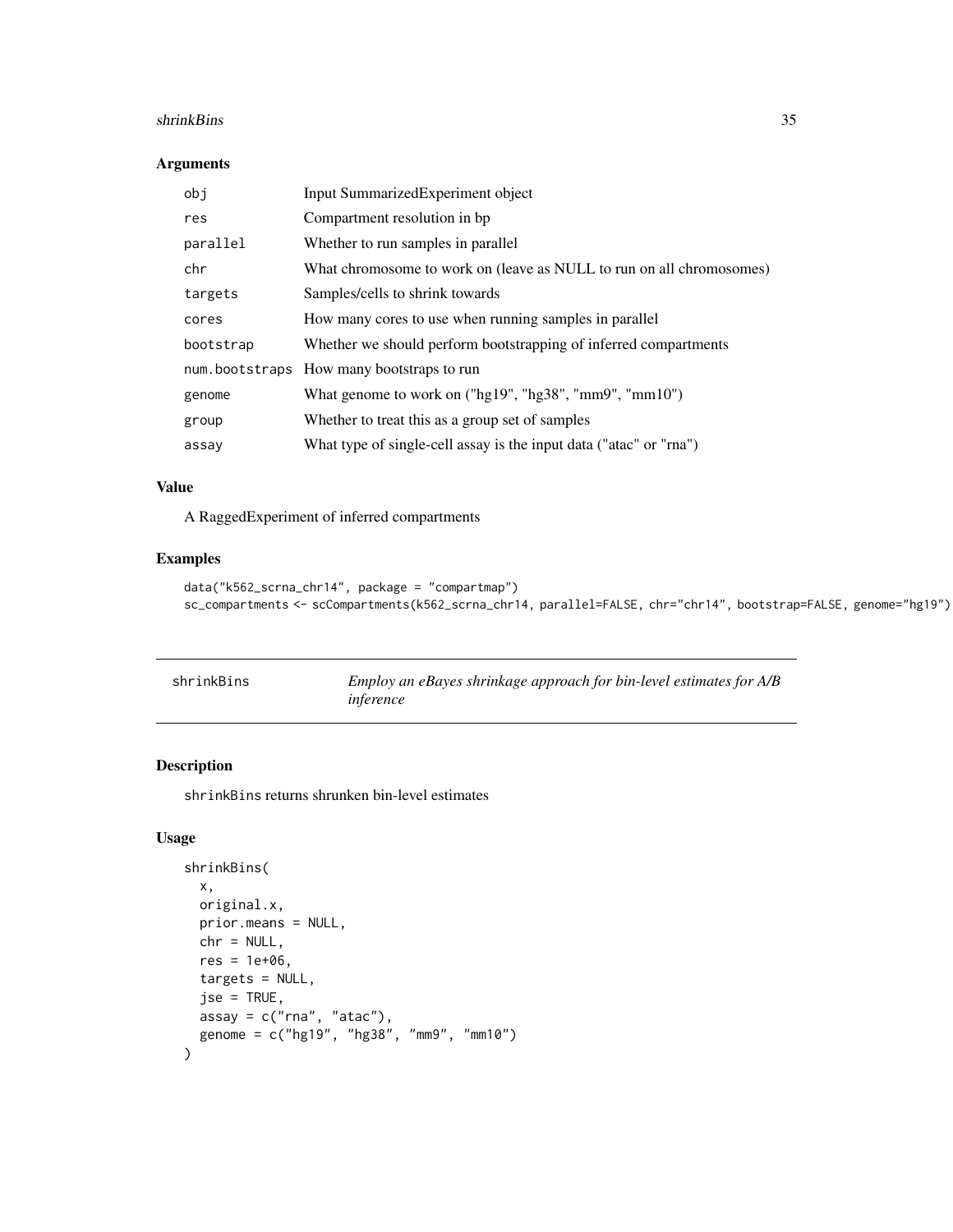### Arguments

| $\mathsf{x}$ | Input SummarizedExperiment object                               |
|--------------|-----------------------------------------------------------------|
| original.x   | Full sample set Summarized Experiment object                    |
| prior.means  | The means of the bin-level prior distribution                   |
| chr          | The chromosome to operate on                                    |
| res          | Resolution to perform the binning                               |
| targets      | The column/sample/cell names to shrink towards                  |
| jse          | Whether to use a James-Stein estimator (default is TRUE)        |
| assay        | What assay type this is ("rna", "atac")                         |
| genome       | What genome are we working with ("hg19", "hg38", "mm9", "mm10") |

### Details

This function computes shrunken bin-level estimates using a James-Stein estimator, reformulated as an eBayes procedure

#### Value

A list object to pass to getCorMatrix

### Examples

```
data("k562_scrna_chr14", package = "compartmap")
shrunken.bin.scrna <- shrinkBins(x = k562_scrna_chr14,
                                original.x = k562_scrna_chr14,
                                 chr = "chr14", assay = "rna")
```
sparseToDenseMatrix *Convert a sparse matrix to a dense matrix in a block-wise fashion*

### Description

Convert a sparse matrix to a dense matrix in a block-wise fashion

```
sparseToDenseMatrix(
 mat,
 blockwise = TRUE,
 by.row = TRUE,
 by.col = FALSE,
 chunk.size = 1e+05,
 parallel = FALSE,
 cores = 2)
```
<span id="page-35-0"></span>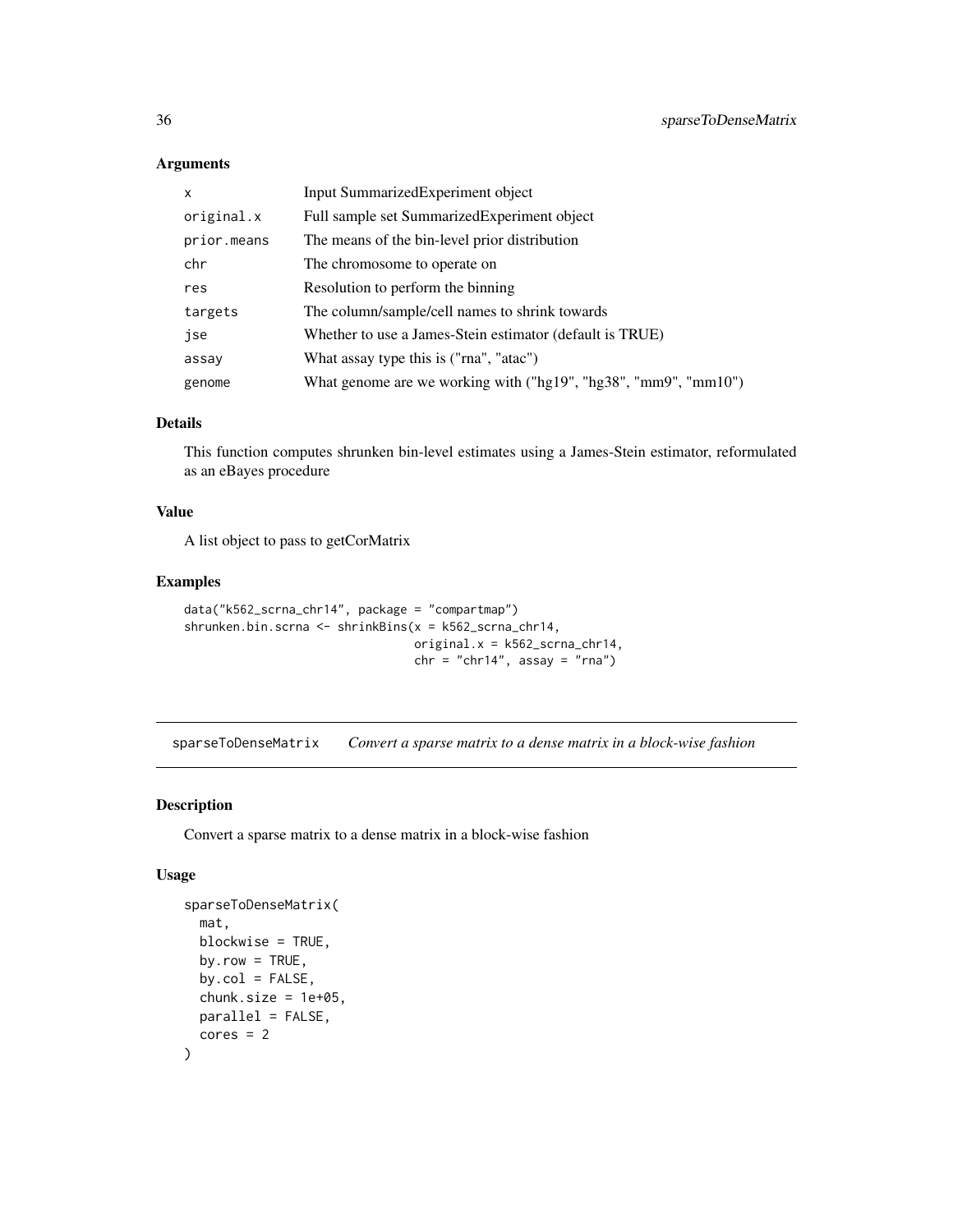### <span id="page-36-0"></span>ss3\_umi\_sce 37

#### Arguments

| mat        | Input sparse matrix                                 |
|------------|-----------------------------------------------------|
| blockwise  | Whether to do the coercion in a block-wise manner   |
| by.row     | Whether to chunk in a row-wise fashion              |
| by.col     | Whether to chunk in a column-wise fashion           |
| chunk.size | The size of the chunks to use for coercion          |
| parallel   | Whether to perform the coercion in parallel         |
| cores      | The number of cores to use in the parallel coercion |

#### Value

A dense matrix of the same dimensions as the input

### Examples

```
#make a sparse binary matrix
library(Matrix)
m <- 100
n <- 1000
mat <- round(matrix(runif(m*n), m, n))
mat.sparse <- Matrix(mat, sparse = TRUE)
#coerce back
mat.dense <- sparseToDenseMatrix(mat.sparse, chunk.size = 10)
#make sure they are the same dimensions
dim(mat) == dim(mat.dense)#make sure they are the same numerically
all(mat == mat.dense)
```

```
ss3_umi_sce Example SMART-seq3 scRNA-seq data for compartmap
```
### Description

Only keep chromosome 22 for the example

#### Usage

data(ss3\_umi\_sce, package = "compartmap")

### Details

This object was generated using the HEK293T data from the SMART-seq3 paper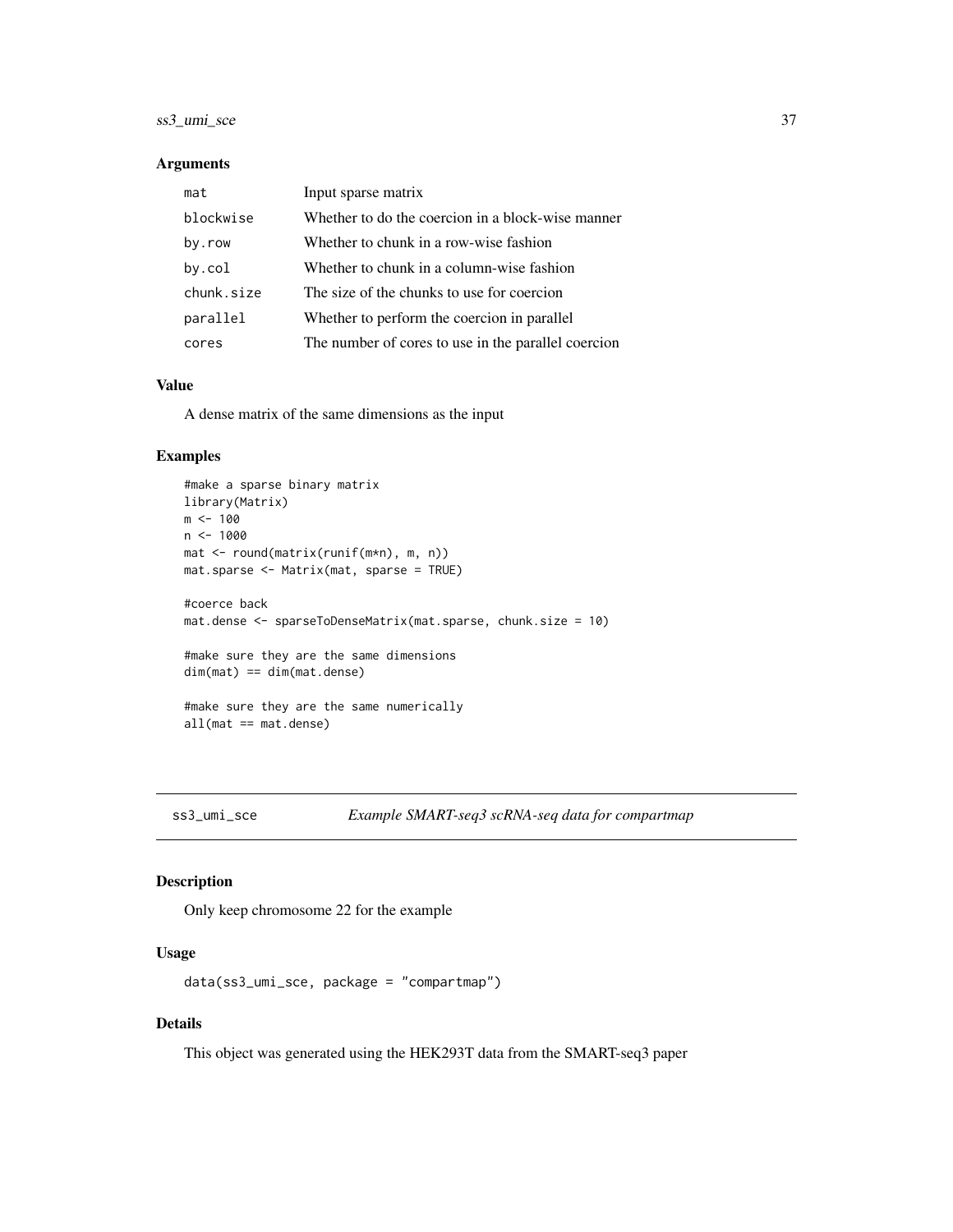### <span id="page-37-0"></span>Author(s)

Benjamin K Johnson <br/>ben.johnson@vai.org>

### References

<https://www.ebi.ac.uk/arrayexpress/experiments/E-MTAB-8735/>

| summarizeBootstraps | Summarize the bootstrap compartment estimates and compute Agresti- |
|---------------------|--------------------------------------------------------------------|
|                     | Coull confidence intervals                                         |

### Description

Summarize the bootstrap compartment estimates and compute Agresti-Coull confidence intervals

#### Usage

```
summarizeBootstraps(boot.list, est.ab, q = 0.95, assay = c("rna", "atac"))
```
### Arguments

| boot.list | List of bootstraps as GRanges objects                   |
|-----------|---------------------------------------------------------|
| est.ab    | The original compartment calls                          |
| q         | Confidence interval to compute (0.95 for 95 percent CI) |
| assay     | Type of assay we are working with                       |

### Value

A GRanges object with bootstraps summarized

transformTFIDF *Transform/normalize compartment calls using TF-IDF*

### Description

Transform/normalize compartment calls using TF-IDF

### Usage

transformTFIDF(obj, scale.factor = 1e+05)

### Arguments

| obi          | $n \times p$ input matrix ( $n =$ samples/cells; $p =$ compartments) |
|--------------|----------------------------------------------------------------------|
| scale.factor | Scaling factor for the term-frequency (TF)                           |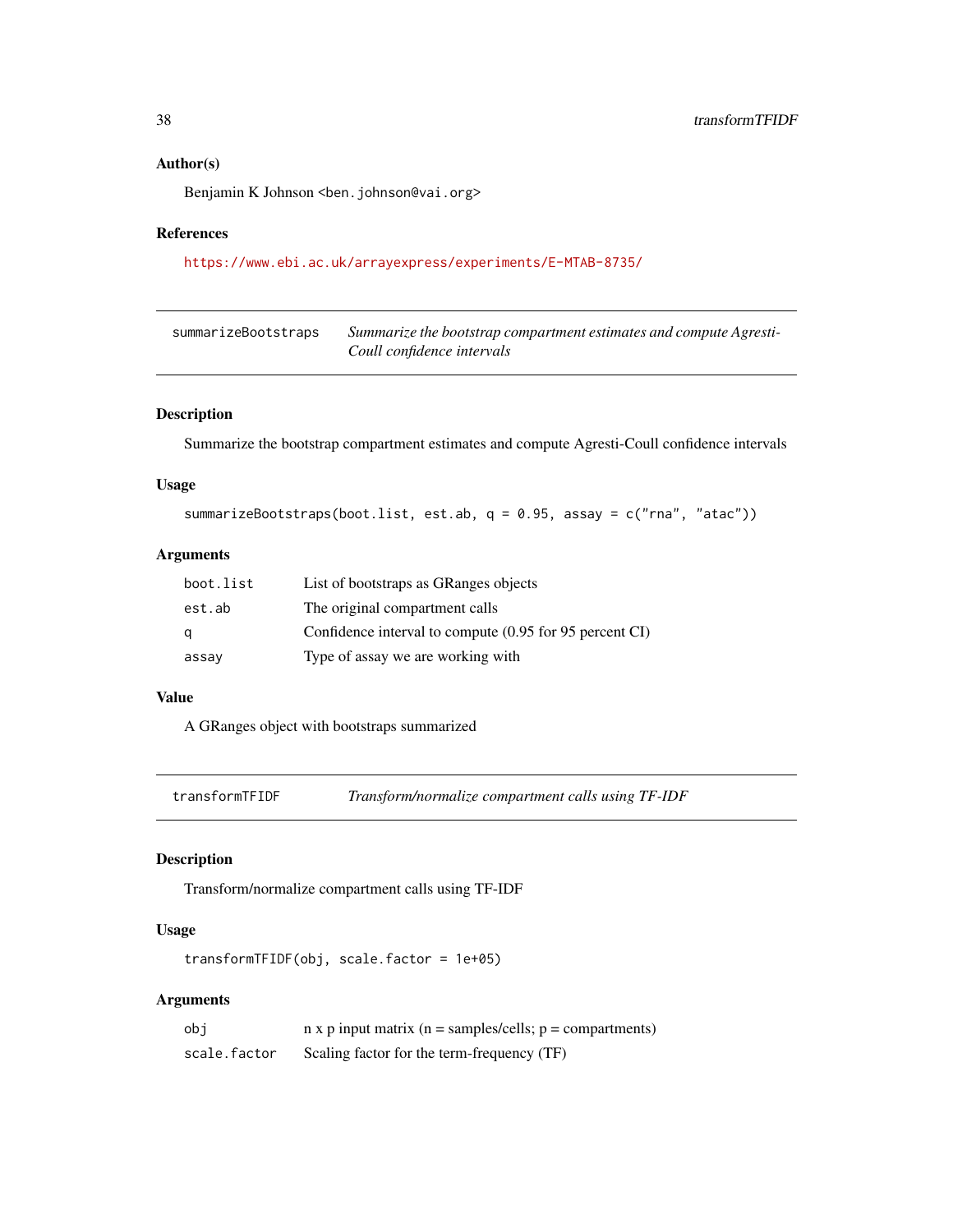### transformTFIDF 39

### Value

A TF-IDF transformed matrix of the same dimensions as the input

```
m <- 1000
n < -100mat <- round(matrix(runif(m*n), m, n))
#Input needs to be a tall matrix
tfidf <- transformTFIDF(mat)
```